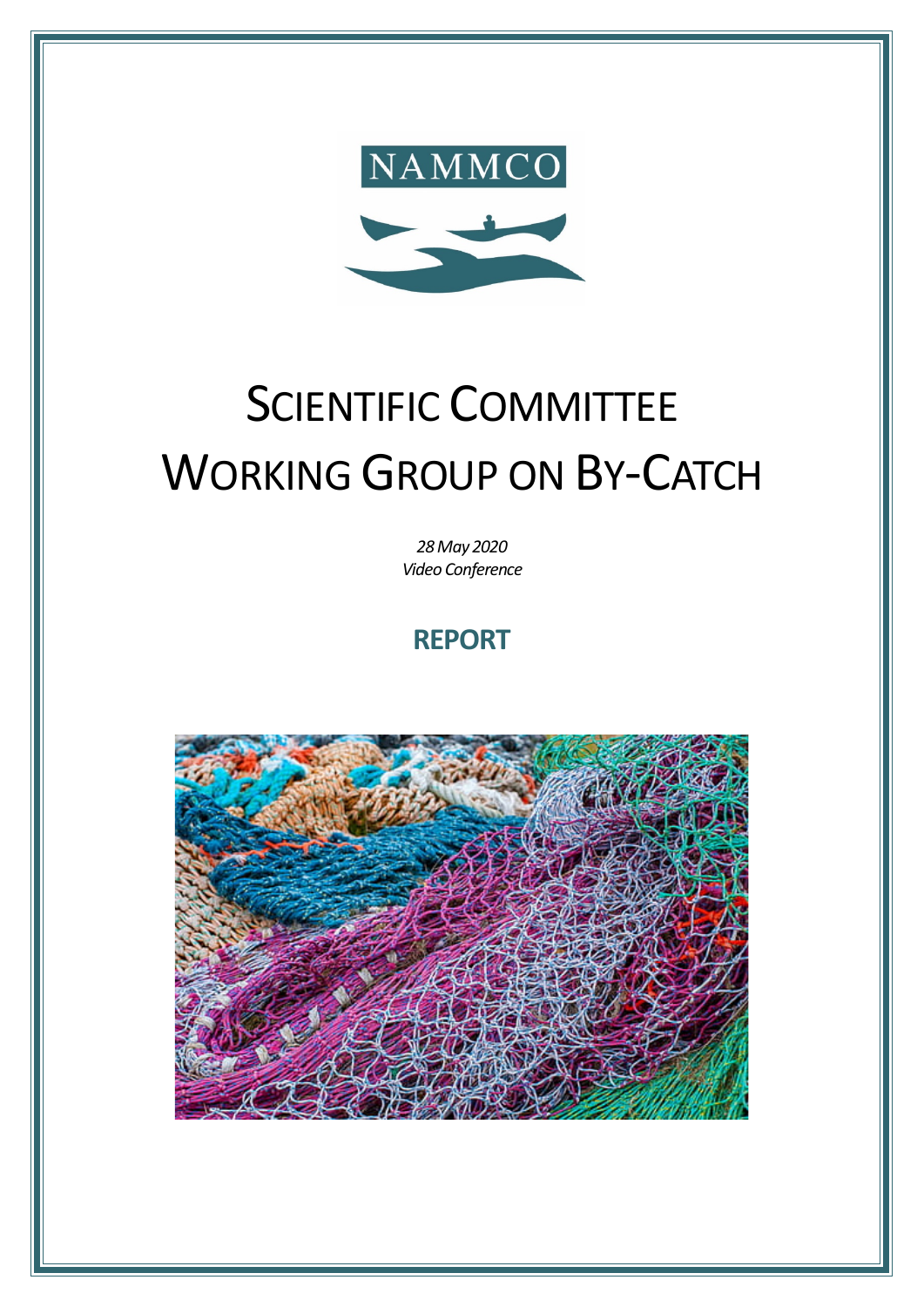© North Atlantic Marine Mammal Commission

#### **Please cite this report as:**

NAMMCO-North Atlantic Marine Mammal Commission (2020). Report of the Scientific Committee Working Group on By-Catch, Tromsø, Norway.

Available a[t https://nammco.no/topics/byc\\_reports/](https://nammco.no/topics/byc_reports/)

#### **DISCLAIMER:**

The content of this report contains the view of the Working Group and does not necessarily represent the views of the NAMMCO Scientific Committee or Council.

At the request of the NAMMCO Council, this report was not made public until after it had been reviewed by the NAMMCO Scientific Committee (SC). The comments of the SC on this report are found in section 3.1 of the 27<sup>th</sup> SC meeting report, which is available at:<https://nammco.no/topics/scientific-committee-reports/>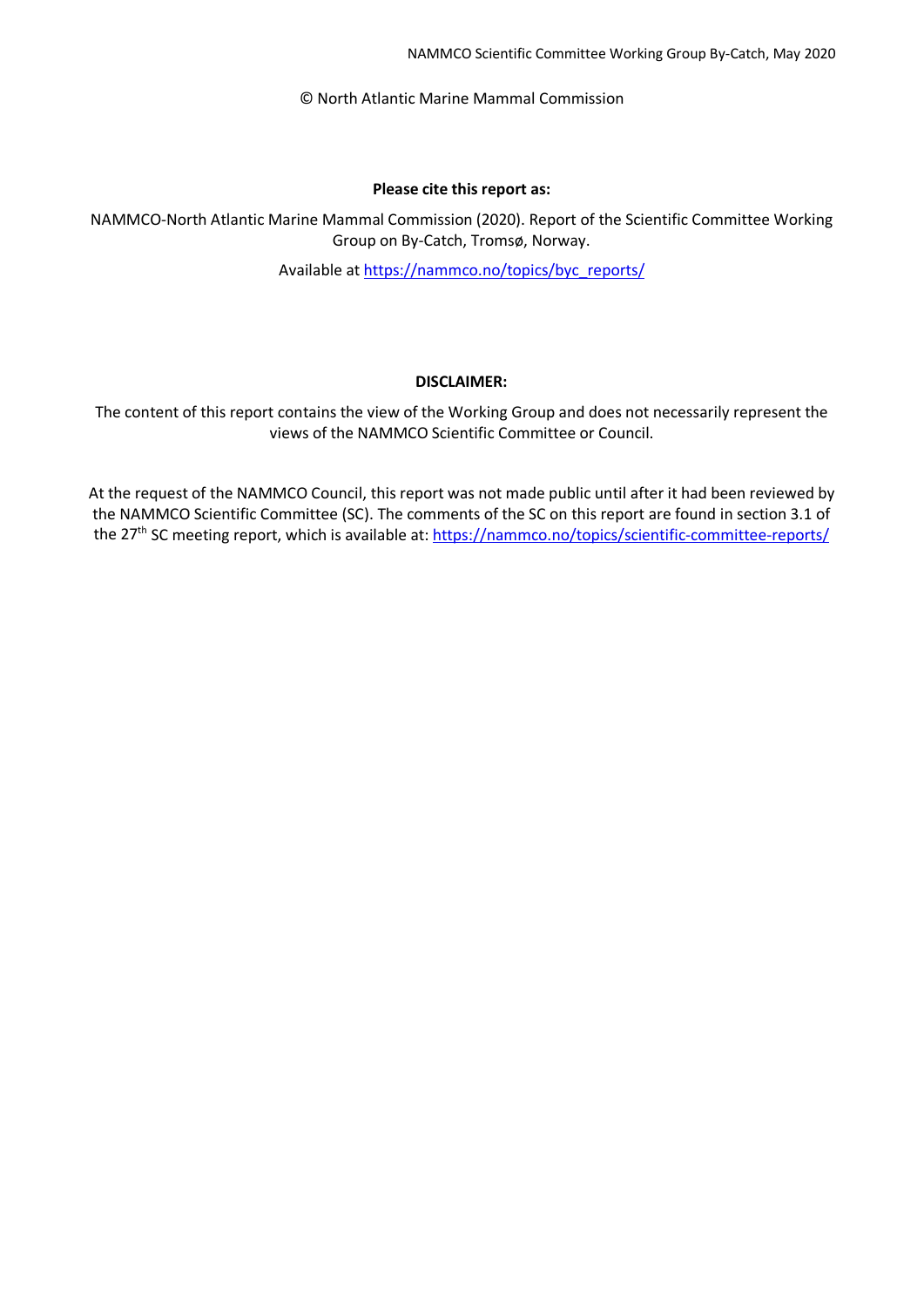## **NAMMCO**

*Postbox 6453, Sykehusveien 21-23, N-9294 Tromsø, Norway, +47 77687371, nammco-sec@nammco.org, www.nammco.no, [www.facebook.com/nammco.no/,](http://www.facebook.com/nammco.no/) [https://twitter.com/NAMMCO\\_sec](https://twitter.com/NAMMCO_sec)*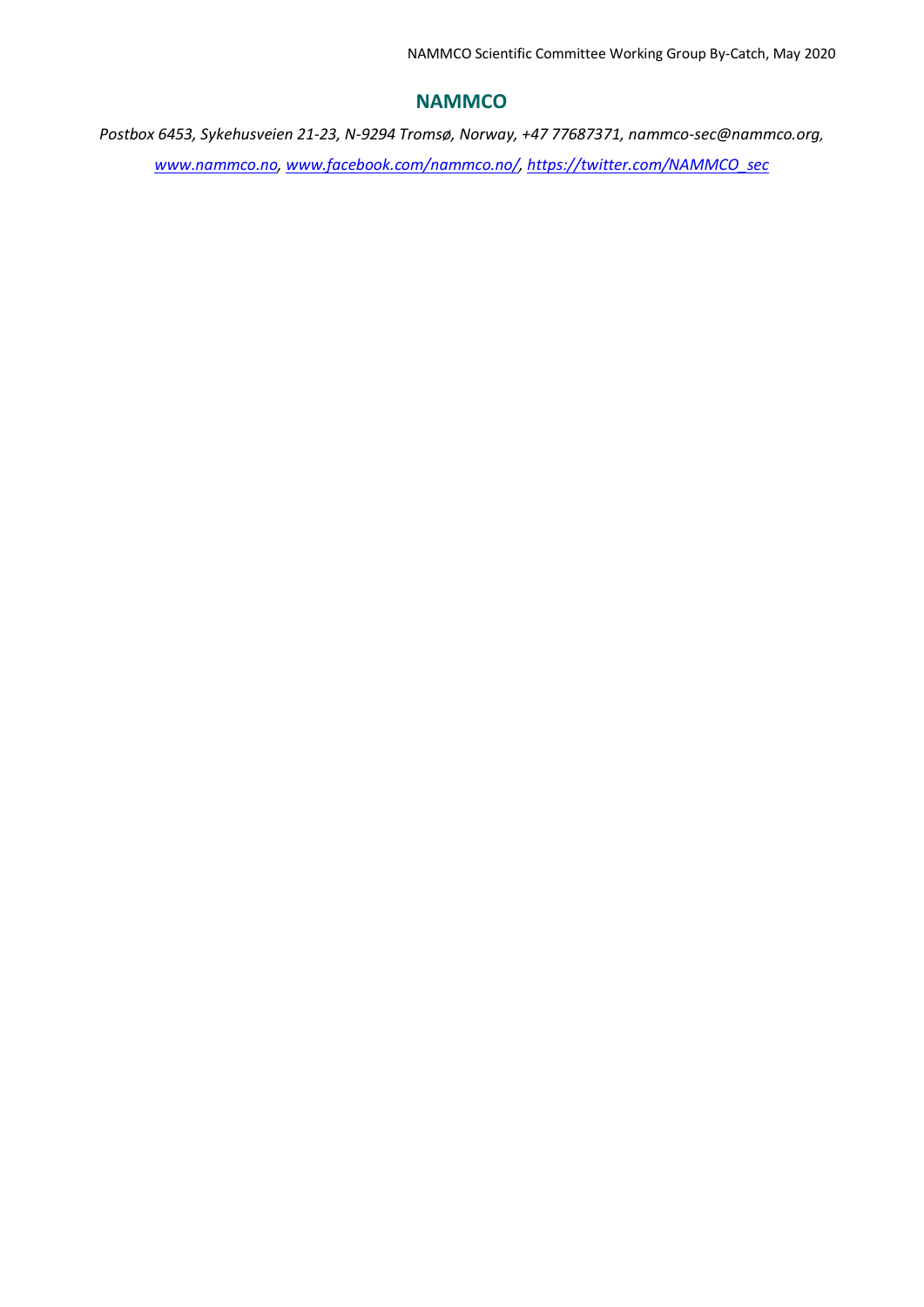# **TABLE OF CONTENTS**

| 1.              |                                                                                 |  |  |  |  |
|-----------------|---------------------------------------------------------------------------------|--|--|--|--|
| 2.              |                                                                                 |  |  |  |  |
| 3.              |                                                                                 |  |  |  |  |
| 4.              |                                                                                 |  |  |  |  |
| 5.              |                                                                                 |  |  |  |  |
| 5.1             |                                                                                 |  |  |  |  |
| 5.2             |                                                                                 |  |  |  |  |
| 6.              |                                                                                 |  |  |  |  |
| 6.1             |                                                                                 |  |  |  |  |
| 6.1.1           |                                                                                 |  |  |  |  |
| 6.1.2           |                                                                                 |  |  |  |  |
| 6.2             |                                                                                 |  |  |  |  |
| 6.3             |                                                                                 |  |  |  |  |
| 7.              |                                                                                 |  |  |  |  |
| 7.1             |                                                                                 |  |  |  |  |
| 7.2             |                                                                                 |  |  |  |  |
| 8.              | Steps and Data Needed to Assess Risks in Fisheries without By-Catch Estimates14 |  |  |  |  |
| 9.              |                                                                                 |  |  |  |  |
| 9.1             |                                                                                 |  |  |  |  |
| 9.2             |                                                                                 |  |  |  |  |
| 10 <sub>1</sub> |                                                                                 |  |  |  |  |
| 11.             |                                                                                 |  |  |  |  |
|                 |                                                                                 |  |  |  |  |
|                 |                                                                                 |  |  |  |  |
|                 |                                                                                 |  |  |  |  |
|                 |                                                                                 |  |  |  |  |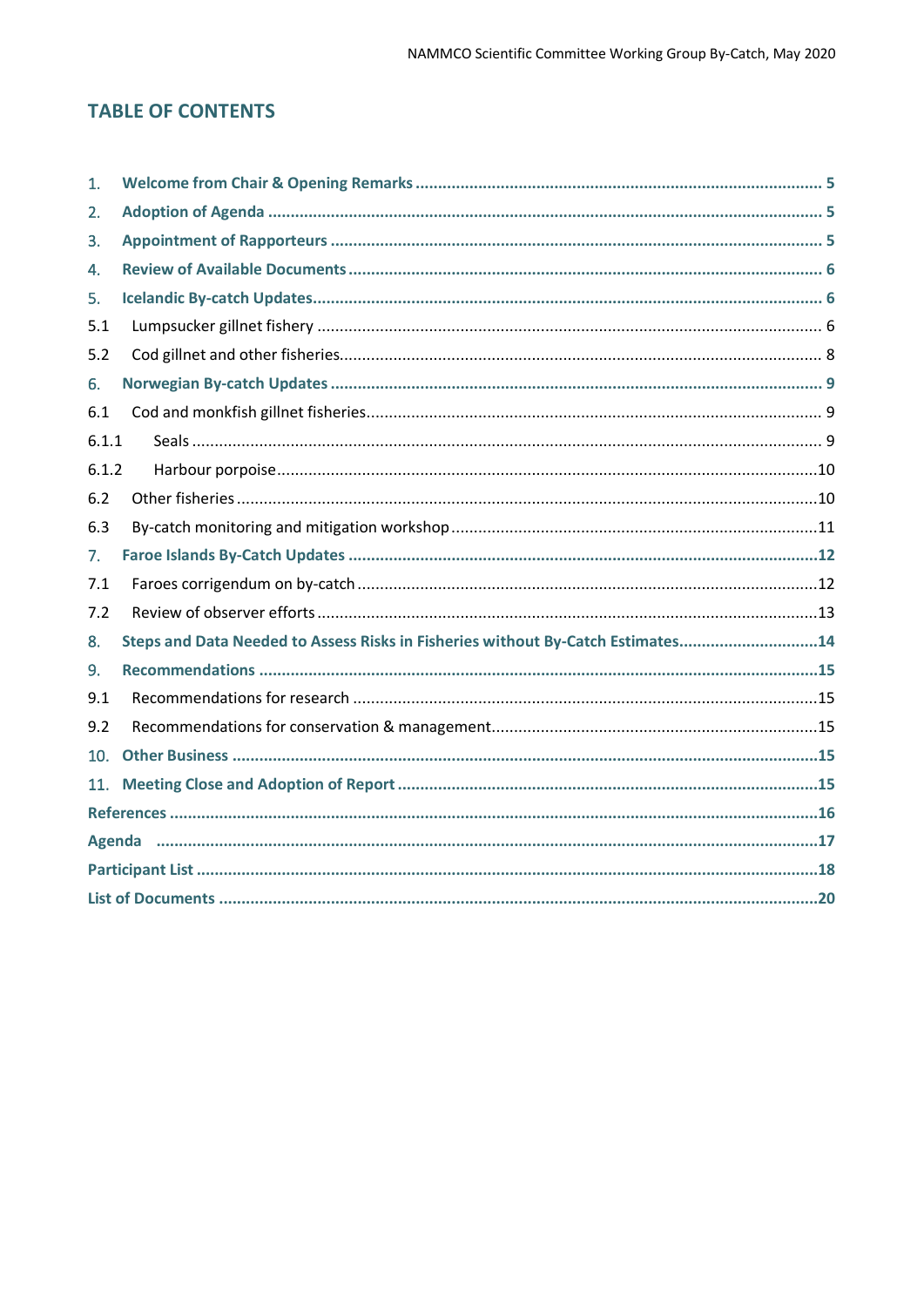# <span id="page-4-0"></span>1. **WELCOME FROM CHAIR & OPENING REMARKS**

The NAMMCO Scientific Committee Working Group on By-Catch (BYCWG) held a video conference on 28 May 2020. The Working Group was convened by Geneviève Desportes (NAMMCO Secretariat) and chaired by Kimberly Murray (NOAA, USA). Desportes welcomed the delegates to the meeting on behalf of NAMMCO and Murray invited participants to engage in a round of introductions to open the meeting.

Murray noted that one of the primary aims of the meeting was to provide information on by-catch for the assessment of grey seals (*Halichoerus grypus*) and harbour seals (*Phoca vitulina*) that would be performed by the NAMMCO Coastal Seals Working Group (CSWG) in November. The meeting would therefore focus on the presentation and discussion of new information from Iceland on marine mammal by-catch in the lumpsucker (*Cyclopterus lumpus)* fishery, as well as new information from Norway on seal by-catch in monkfish (*Lophius piscatorius*) and cod (*Gadus morhua*) fisheries. In addition, a corrigendum to previously reported by-catch data from the Faroe Islands would also be presented. Finally, it was noted that there was also a desire to discuss approaches to assessing risks in fisheries without by-catch estimates if sufficient time was available.

# <span id="page-4-1"></span>2. **ADOPTION OF AGENDA**

The draft agenda (available as SC/27/BYCWG/01) was outlined by Murray before participants were asked if there were any additional items for discussion.

It was noted that a working document on observer coverage from the Faroe Islands was available to the meeting, although discussion of this topic did not appear in the draft agenda. This document presented currently available data and was prepared as a follow up to some of the recommendations from previous BYCWG meetings. Mikkelsen noted that this document should still be considered somewhat preliminary and it was agreed that it should be presented and discussed if time permitted.

Northridge highlighted that there was interesting information about seabird by-catch in document SC/27/BYCWG/04 from Iceland and questioned whether this would be included in the discussion. It was agreed that although seabirds are not within NAMMCO's mandate and therefore outside the scope of relevance for this WG, if informative for the analysis of marine mammal by-catch, then the information presented on seabirds could be discussed. The presentation of the document would, however, focus on the information regarding marine mammals.

The absence of working documents on mitigation efforts was noticed and a question asked as to whether this would be a topic discussed at the meeting. Norway informed that it has ongoing experiments with pingers but that information on this had not been prepared for this meeting. It was agreed that it would be interesting to have an update on this work if there was time. It was also agreed that a brief presentation on the conclusions and recommendations from the 2019 Norwegian workshop on by-catch monitoring and mitigation would be relevant (the report of which was available as document SC/27/BYCWG/FI04).

The WG also agreed that information on monitoring and data collection could be discussed under each fishery rather than as a separate agenda item as proposed in the draft.

The agenda was adopted with these amendments (see appendix 1).

# <span id="page-4-2"></span>3. **APPOINTMENT OF RAPPORTEURS**

NAMMCO Scientific Secretary, Fern Wickson, was appointed as rapporteur, with assistance from the Chair, Convenor, and other participants as necessary.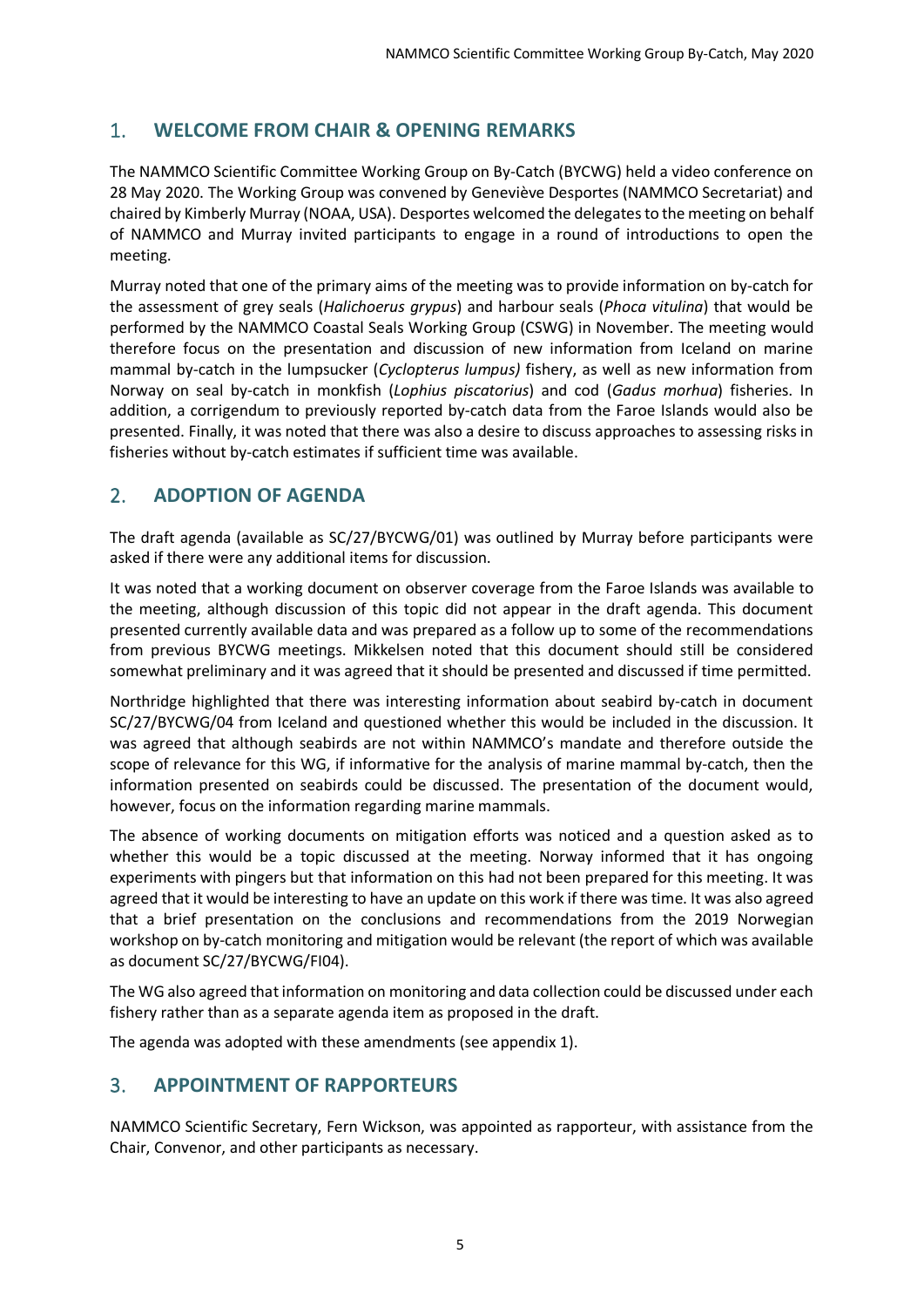# <span id="page-5-0"></span>4. **REVIEW OF AVAILABLE DOCUMENTS**

Murray reviewed the Working and For Information documents available to this meeting (listed in appendix 3).

Desportes informed the WG that she had also prepared an overview of the differences in by-catch reports following the corrigendum note from the Faroe Islands(SC/27/BYCWG/05) and that this would be presented during the discussion of this item.

# <span id="page-5-1"></span>5. **ICELANDIC BY-CATCH UPDATES**

#### <span id="page-5-2"></span>**5.1 LUMPSUCKER GILLNET FISHERY**

Sigurðsson presented document SC/27/BYCWG/04 - *Bycatch of seabirds and marine mammals in lumpsucker gillnets 2014-2018.*

#### **Author's summary**

A new estimate was presented for the coastal lumpsucker gillnet fishery in Icelandic waters, based on data from 2014-2018. The main changes from the previous estimate (2014-2017) were that 102 inspection trips conducted in 2018 were added. Adding those trips did not result in major changes in species composition or by-catch estimates. Some minor changes were noted for several species, as the by-catch estimates for harbour seals (*Phoca vitulina*) and harp seals (*Pagophilus groenlandicus*) increased, while the grey seal (*Halichoerus grypus*) by-catch estimate decreased. A considerable drop in logbook reporting was observed between 2017 and 2018, likely due to the withdrawal of the Marine Stewardship Council (MSC) certification of this fishery in 2018, as fishermen were encouraged to report all by-catch as a part of one of the conditions for the MSC certificate.

#### **Discussion**

The reporting of by-catch dropped significantly following the implementation of the electronic log system (2012-13) compared with the handwritten logbook. A discussion was had concerning the drop in by-catch reporting after the shift from a paper to an electronic reporting system and why fishermen appeared to be less willing to report by-catch in this format. Although logbook reporting increased slowly up to 2017, it dropped off sharply in 2018. Iceland suggested that the drop in reporting was primarily linked to the loss of MSC certification in 2018 rather than the change in reporting format. Although they are working to regain the certification, this does not seem likely in the short term.

Certification came into place in 2015 and one of the requirements was to improve logbook reporting. Although improvements occurred between 2015-2017, it was noted that even the highest rate of logbook reporting in 2017 did not match the levels reported by inspectors. For harbour porpoises (*Phocoena phocoena*), there is an overlap in the confidence intervals between logbook and inspector reports. For seals, however, the by-catch in logbooks was still significantly lower than that in inspector reports even during the peak period. It was emphasised that the self-reported by-catch was approximately half of the estimated amount and that even when there is high pressure for by-catch reporting (e.g. under certification schemes), the reported by-catch is still significantly less than that documented by inspector programs. The WG agreed that this once again highlighted the unreliability of self-reporting, even with strong incentives such as retaining MSC certification. This, again, underlined the limitations of relying on self-reporting through logbooks to estimate by-catch rates and the WG therefore **recommended** that additional sources of information always be sought.

The WG noted that the ratio of different seal species varied between the logbook and inspector reports and agreed that misidentification (under both schemes) could be an issue in Iceland just as it is in Norway – notably the possibility that young seals and particularly grey and harp seals, are being misidentified and reported as harbour seals. As in Norway, young of the year and yearlings (1-2 years old) represent the bulk of the by-catch. It was noted that although photographs of by-caught seals are requested during inspection trips, this is not always followed through. An identification document has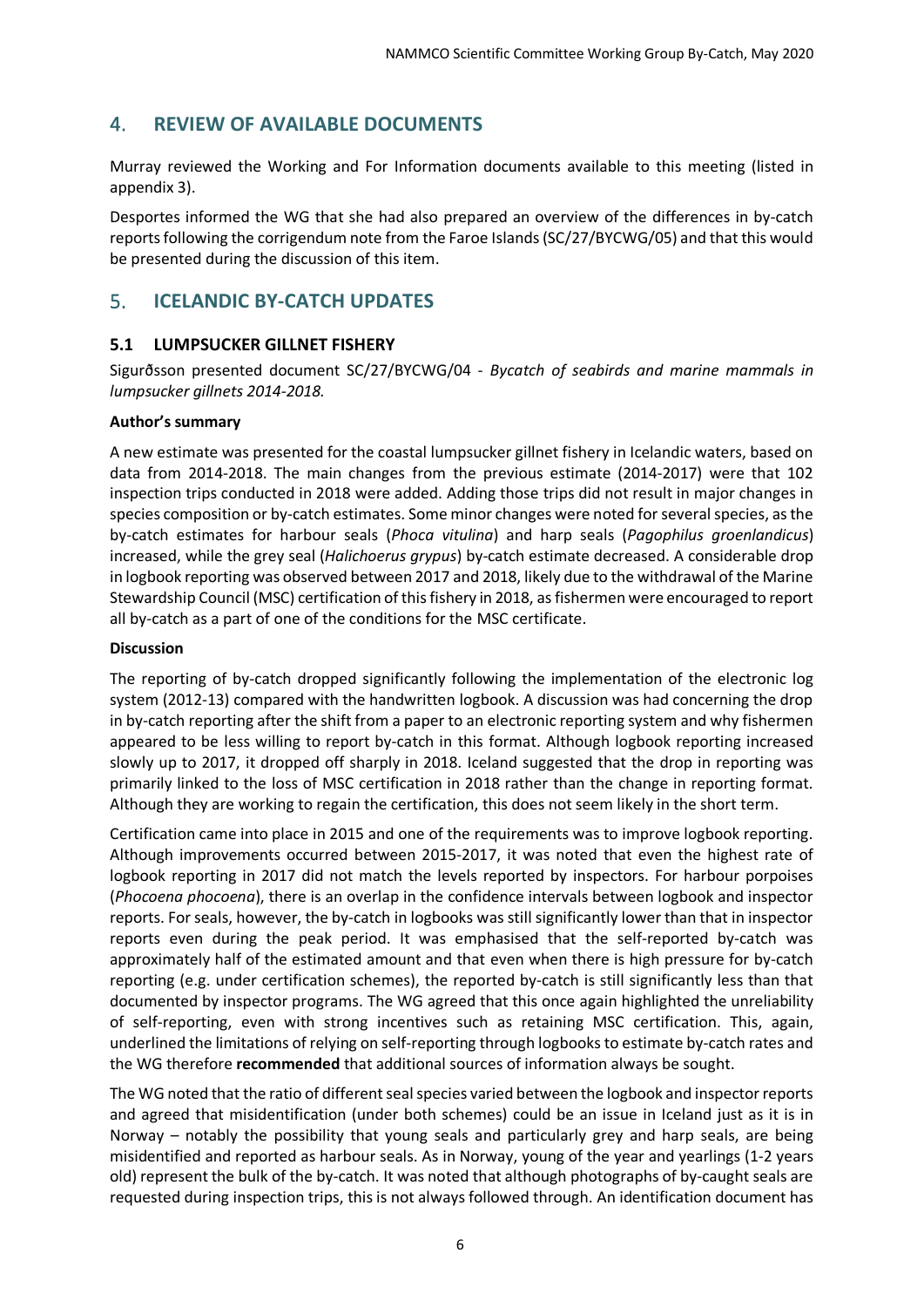been made to help train inspectors. However, when the seals are cut from the net in the water without being brought on deck, correct identification remains difficult. The WG was informed that inspectors and hunters are asked to collect DNA samples from by-caught seals when possible, and fishermen have also been asked to do this in the past. Although the samples are currently being collected to inform population estimates, the samples could also be used to check for bias in species identification and indeed some of the preliminary analysis indicates a level of misidentification in the fisherman/inspector reports. The WG agreed that this is a valuable approach for estimating this source of error and calculating a misidentification rate. The WG therefore **recommended** that DNA collection of by-caught seals in Iceland be continued and analysis conducted to assess the level of species misidentification.

Clarification was sought regarding the terminology used in document SC/27/BYCWG/04, where the term "landing" was being used to refer to a single trip, i.e. when a vessel returned to port. It was noted that Norway (and others) have used the term landing in connection with landed tonnes of fish. Given the multicultural nature of the WG, it was agreed that it was important to be clear and consistent in the meaning of key terms in the analysis, such as landing.

Clarification was also sought on the size of the boats in the gillnet fleet and the lengths of the nets being used. The WG was informed that the boats are small and that the total length of the nets per boat is restricted to 7.5 kms (divided into several strings). Nets can be left out for up to 3 days, which means that fishermen do not attend all their strings every day.

The level of by-catch from foreign fishing vessels operating in Icelandic waters was highlighted as an outstanding question in the 2017 and 2018 meeting reports. The WG was informed that there is no foreign fishery for lumpsuckers and therefore the Icelandic by-catch estimate for this fishery represents the total by-catch estimate.

It was acknowledged that the data set is statistically challenging, and it was noted as somewhat surprising that the most precise estimates (i.e. those with the lowest CV) were the unstratified estimates since stratifying the data placed it into more homogenous units. This was explained as connected to the small sample size, which meant that as soon as the data were stratified, the uncertainty increased. The WG **recommended** that in the future, working papers explain the method used for calculating CV. The WG agreed, however, that stratification by management area was preferred over no stratification, because this factor captured temporal and spatial variation in fishing patterns, as well as vessel characteristics and fishing behaviours. The sample size issue suggests that for this fishery, over-stratification might lead to imprecise estimates and so a minimal stratification scheme might be best.

The WG discussed the approach of excluding trips where depth information was missing from the depth stratification analysis. Since this lead to the exclusion of 15% of the trips, which was considered quite high, the WG felt it was important to investigate other ways to estimate the missing data, particularly if some of those trips had observed by-catch. To compare estimates across different stratification schemes, the datasets need to be identical. One proposed way to impute missing depths would be to look at similar vessels operating at the same time in the same area. It was deemed important that the number of by-catch events that had been removed by excluding those trips with missing depth data was at least reported. Although the missing data on depth seemed to provide a valid justification for not using this stratification approach, it was acknowledged that industry had felt it was important to include depth in the analysis as a way to ensure there was not an overestimation of by-catch. The WG therefore **recommended** that Iceland look at ways to interpolate the missing depth data in the analysis, so all trips could be used in this stratification as well.

The WG also **recommended** that Iceland further investigate the occasions in which there appeared to have been the possibility for clumped by-catches of seals and explore the extent to which these were linked to a particular time period/area/net. The WG also **reiterated a previous recommendation** that a combination stratification scheme be explored (e.g. by grouped management areas and season combined).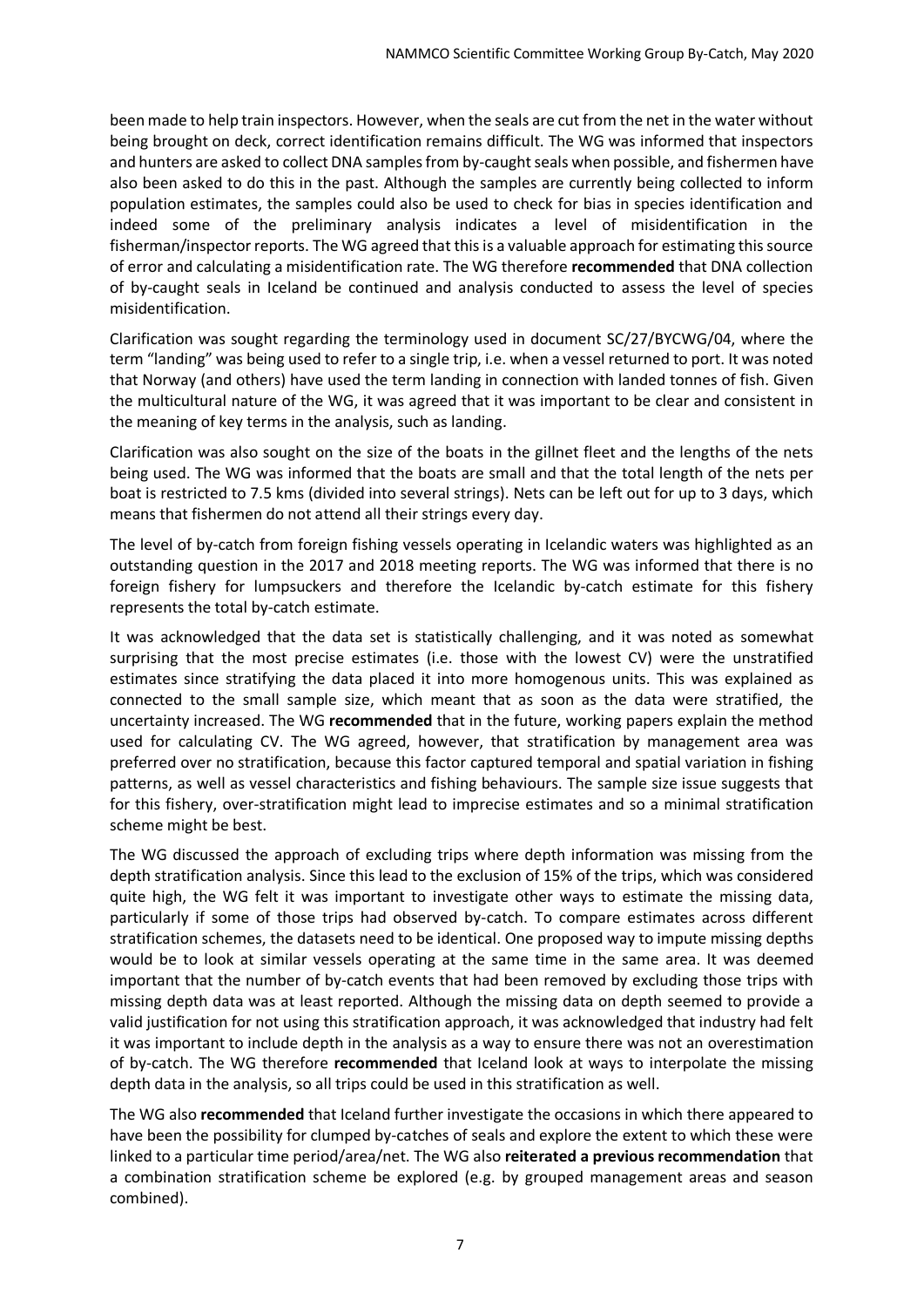The WG **endorsed** the estimates of marine mammal by-catch in the lumpsucker fishery in Iceland. It agreed that all of the stratification approaches could be presented as relevant but **recommended** that assessments use the estimates from the stratification by management area as this approach captured some of the spatial and temporal variations and characteristics of the fishery.

# <span id="page-7-0"></span>**5.2 COD GILLNET AND OTHER FISHERIES**

Sigurðsson presented relevant aspects of document SC/27/BYCWG/04 - *Bycatch of seabirds and marine mammals in lumpsucker gillnets 2014-2018,* including information on other gillnet fisheries and bottom trawl fisheries.

## **Author's Summary**

The estimate for cod gillnets remains difficult due to lack of data on by-catch outside of April. However, work is ongoing using 4-5 years of data from both the annual gillnet survey and onboard inspectors.

A new gillnet fishery has emerged for Greenland halibut (*Reinhardtius hippoglossoides*) and some logbook reports from the fleet indicate that some interesting species (e.g. deep diving species like beaked and bottlenose whales) are being caught. This warrants further investigation into by-catch in this emerging fishery.

The gillnet fishery for monkfish/anglerfish, which was of interest due to some observed by-catch, stopped in 2018 due to low catches and dwindling stock size.

Work is underway to estimate by-catch in the bottom trawl fishery, as there is considerable inspector coverage and data on by-catch available. This estimate will hopefully be available at the next meeting of the BYCWG.

#### **Discussion**

It was noted that there was no new information available to assess by-catch in the cod gillnet fishery in Iceland. The WG agreed that there was a need to revisit this issue and particularly the advice from BYCWG for how the upcoming coastal seal assessment should proceed, e.g. by either operating with no information or using the previously unendorsed estimates from BYCWG.

The WG agreed that the growth in the gillnet fishery for Greenland halibut in Iceland made it an important fishery to follow and monitor. It was also informed that although the fishermen do not currently deliver the deep diving by-caught animals to scientists for research, they have been asked to provide pictures of future by-catches.

The level of by-catch from foreign fishing vessels operating in Icelandic waters was highlighted as an outstanding question in the 2017 and 2018 meeting reports. The WG was informed that there is a small percentage of foreign trawlers operating in Icelandic waters (estimated at 1% of the fleet). One seal had been reported by-caught on a German trawler fishing for red fish, which would be included in the by-catch estimate for trawlers at the next meeting. There are some bottom set long line vessels from the Faroe Islands targeting cod in Icelandic waters, but these have not reported any by-catch. The same picture is valid for Norway with no reported by-catch in this fishery. Since marine mammal by-catch has not been observed on long line vessels in Norway or Iceland, the reporting in this case was likely accurate. However, it was noted that Greenland had received a report of harbour seal by-catch in the Greenland halibut long line fishery, as well as ringed seal by-catch in longline lumpsucker fishery. Since there are not many harbour seals in Greenland, this report was somewhat noteworthy. The Faroe Islands has also had grey seals and one harbour porpoise reported by-caught in long line fisheries in earlier years.

The group was informed that reporting by-catch via logbooks is required for all vessels fishing in Icelandic waters, although this reporting is low.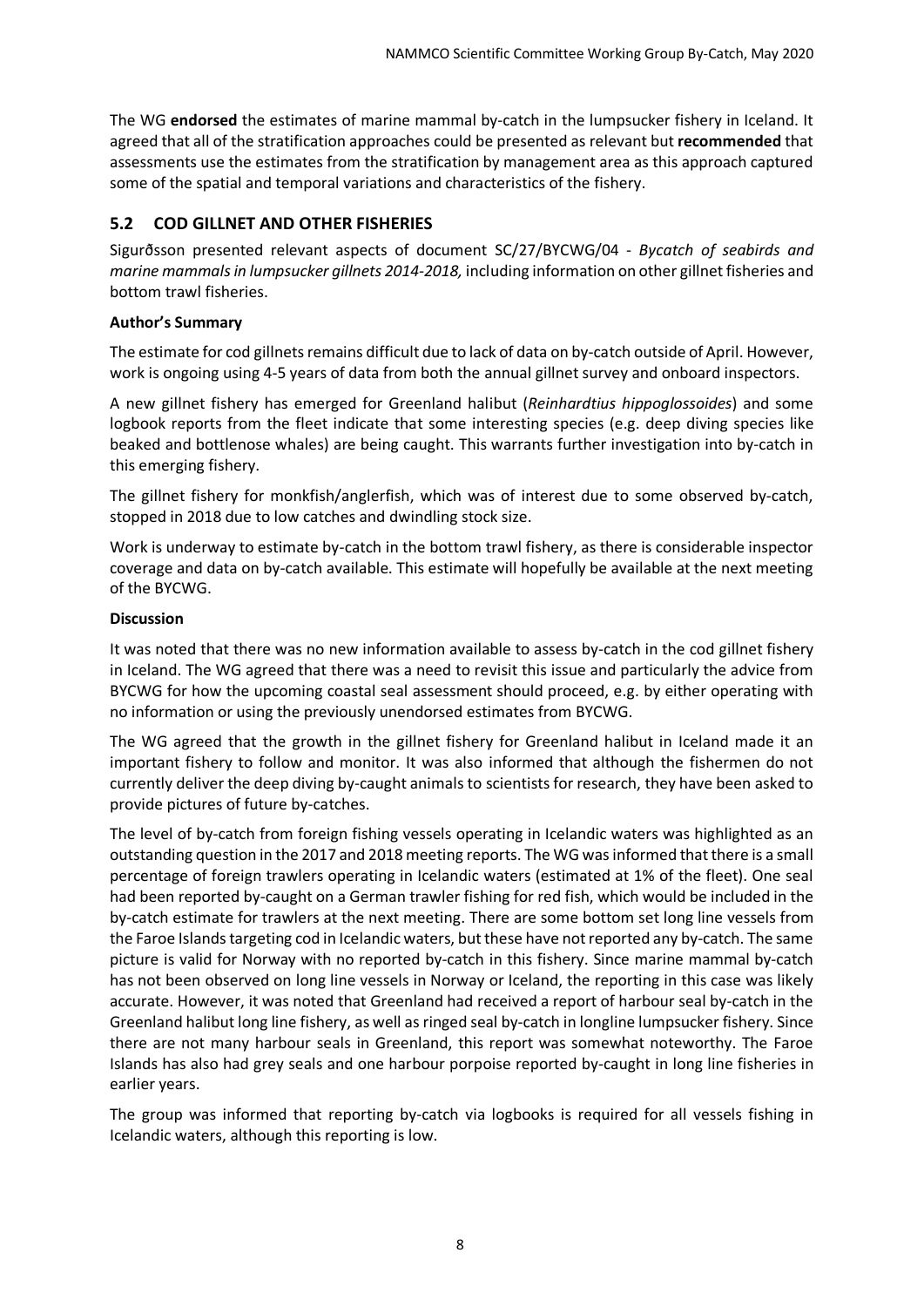# <span id="page-8-0"></span>6. **NORWEGIAN BY-CATCH UPDATES**

#### <span id="page-8-2"></span><span id="page-8-1"></span>**6.1 COD AND MONKFISH GILLNET FISHERIES**

#### **6.1.1 Seals**

Moan presented document SC/27/BYCWG/06 - *Bycatch estimates of harbour (Phoca vitulina) and grey (Halichoerus grypus) seals in Norwegian gillnet fisheries*

#### **Author's Summary**

Harbour and grey seal by-catch rates and totals were estimated for Norwegian commercial gillnet fisheries using a stratified ratio estimator, with number of hauls and total catch as two proxies for fishing effort. Estimates were derived from data collected with a contracted reference fleet of small coastal vessels (less than 15 meters length overall) and scaled up to the whole fleet using data from national landing statistics. The best total estimates were 6,065 harbour seals (CV = 0.10, 95% CI: 4,846  $-7,284$ ) and 878 grey seals (CV = 0.22, 95% CI: 506 - 1,249). This corresponds to 467 harbour and 68 grey seals per year. However, as mostly young grey seals are vulnerable to incidental by-catch, an unknown proportion of by-caught young grey seals may have been misidentified as harbour seals by reference fishermen, thus inflating estimated by-catch totals for the latter and reducing estimated bycatch totals for the former.

#### **Discussion**

The conclusion of the 2017 BYCWG meeting was that the available data were not good enough to generate reliable estimates, particularly due to the problematic misidentification of harbour and young grey seals. It was noted that seal identification in the reference fleet is still considered unreliable. However, the analysis presented assumed the species IDs were correct. Improvements were made to the analysis based on previous recommendations from BYCWG, such as the use of total catch to calculate the by-catch rates rather than just cod and monkfish catch. Data from proportions of harbour and grey seals tagged in the period 1975-1988 and subsequently recovered from fishing gear were also used to provide species corrected annual by-catch estimates of 302 harbour and 233 grey seals.

Haul was recommended as a better measure of fishing effort than catch in relation to by-catch, with one haul usually being around 250 gillnets. The WG was informed that although the CRF reports on the number of nets and soak time, this information is not available for the rest of the fleet and there is a large span between how many nets each vessel uses per haul over the years in the CRF dataset – i.e. from 1-500 nets.

The question of why there was a higher reported by-catch of seals in the monkfish fishery than in the cod fishery was discussed. Although this finding is based on a limited number of hauls, it was noted that the monkfish fishery uses a larger mesh size, may use many more stringsthan the cod fishery, and has long soak times (2-5 days, or longer), while the cod fishery typically uses smaller mesh and has a 24 hour soak time. Although the number of boats participating in the cod fishery is much higher than the monkfish fishery, the cod fishery has a very high catch per unit effort (CPUE) of target species. The high number of marine mammals by-caught in monkfish fishing gear means that the by-catch rates in the monkfish fishery are higher than the cod fishery, even if the total by-catch may be at a comparable level for the two fisheries.

A question was asked regarding whether interannual variation in fishing effort may be concealing a trend over the whole time period. It was noted that for monkfish there were some years with a significant drop in fishing effort and that since this fishery has a high by-catch rate, possible trends in total estimated by-catch may be obscured.

The apparent gap in the CRF reported by-catch of grey seals during 2012/13/14/15 was discussed. It was noted that that there may be vessel specific biases in the fishing or reporting that are responsible for the apparent lack of grey seal by-catch in this period.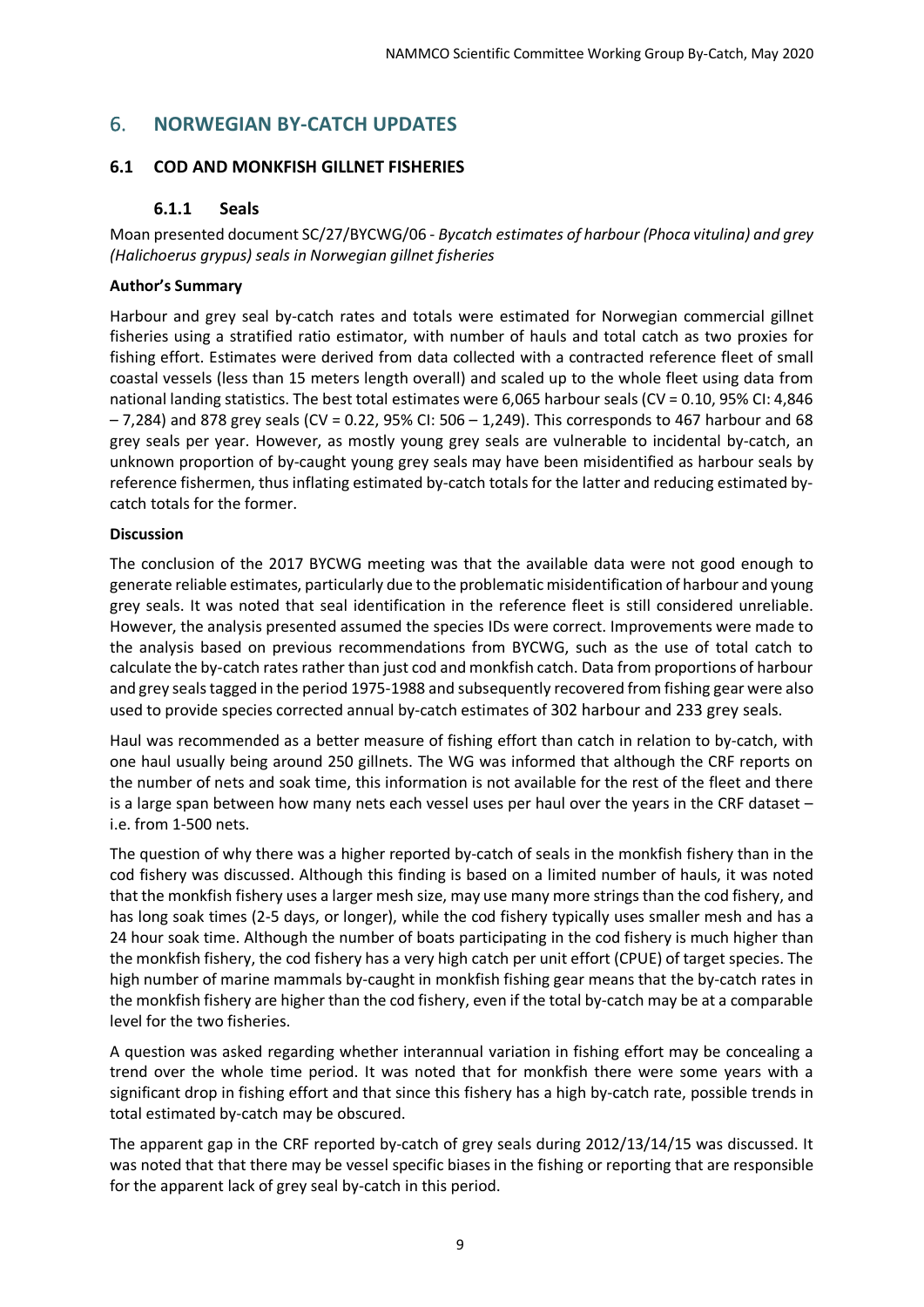The WG noted that although the CRF may be selected to be representative over a wide geographical area, it may not be representative at a finer scale, which could influence the choice of a good stratification factor. Although any lack of representativeness is only speculation at this point, it was proposed that this may be a possible explanation for the large by-catch of grey seals in particular regions. The WG discussed that the annual by-catch as calculated here (467 harbour seals and 68 grey seals) represented a substantial removal in relation to the direct catch (an average of 363 harbour seals and 220 grey seals in the period 2007-2018) and therefore needed to be taken into account in the population assessments that would be conducted by the coastal seals WG in November. However, it also acknowledged the ongoing problem of potential misidentification between harbour seals and young grey seals, which may result in an unknown, but non-negligible proportion of harbour seal bycatch actually being grey seal by-catch, made it difficult to recommend using the estimates in any assessment. Although the data and estimates available certainly had limitations and the WG did not endorse them in their current form, it was recognised that in some cases, the by-catch estimates were as approaching levels similar to the direct catch (effectively doubling the level of removals) and that it was therefore important to have some input on by-catch included in the upcoming assessments.

Taking the current needs and limitations into account and as another way forward for delivering information for the CSWG assessments, the WG **recommended** that all seal by-catch data be pooled and apportioned according to: 1) the relative population estimate and 2) the relative harbour seal and grey seal pup/yearling abundance in the management areas. It was noted that the dataset of population estimates for both species along the Norwegian coast that would be necessary for this exercise is available.

## **6.1.2 Harbour porpoise**

<span id="page-9-0"></span>Moan briefly presented document SC/27/BYCWG/07 – *Extract from "New estimates of bycatch of harbour porpoise (Phocoena phocoena) in Norwegian gillnet fisheries suggest unsustainable incidental mortality"*

#### **Author's Summary**

Harbour porpoise by-catch rates for Norwegian commercial gillnet fisheries from 2006 to 2018 were estimated using a traditional ratio estimator and generalized additive mixed models (GAMMs), with weight of fish landed and number of gillnet hauls as two proxies for fishing effort. Estimates were derived from data collected with a contracted reference fleet of small coastal vessels (less than 15 m length overall) and scaled up to the whole fleet using data from landing statistics. The ratio-based average annual by-catch estimate was 2,886 porpoises (CV = 0.05, 95% CI: 2,576 –3,142) and the model-based average annual by-catch estimate was 2,871 porpoises (CV = 0.17, 95% CI: 1910 – 3324). About 75% of by-caught harbour porpoises were taken in the cod and monkfish fisheries, while the rest were taken in a variety of different gillnet fisheries. This level of anthropogenic mortality exceeds the Potential Biological Removal (PBR) for Norwegian waters of 2,542 animals per year and is unsustainable according to international standards for sustainability.

#### **Discussion**

It was noted that the estimates had been significantly reworked since the last BYCWG meeting to address the recommendations and feedback provided by the BYCWG and journal reviewers. The WG was informed that the paper had been submitted to the *ICES Journal of Marine Science* and was passing through peer review at the time of the meeting. The results would therefore be presented to the next meeting of the BYCWG.

#### <span id="page-9-1"></span>**6.2 OTHER FISHERIES**

Although no specific presentation was made, information on other fisheries was discussed by the WG.

The level of by-catch in larger gillnet vessels was questioned since the CRF only contains vessels less than 15m. It was noted that these larger vessels have an electronic reporting system and are not allowed to fish in the coastal zone, which is where most by-catch of marine mammals likely occurs.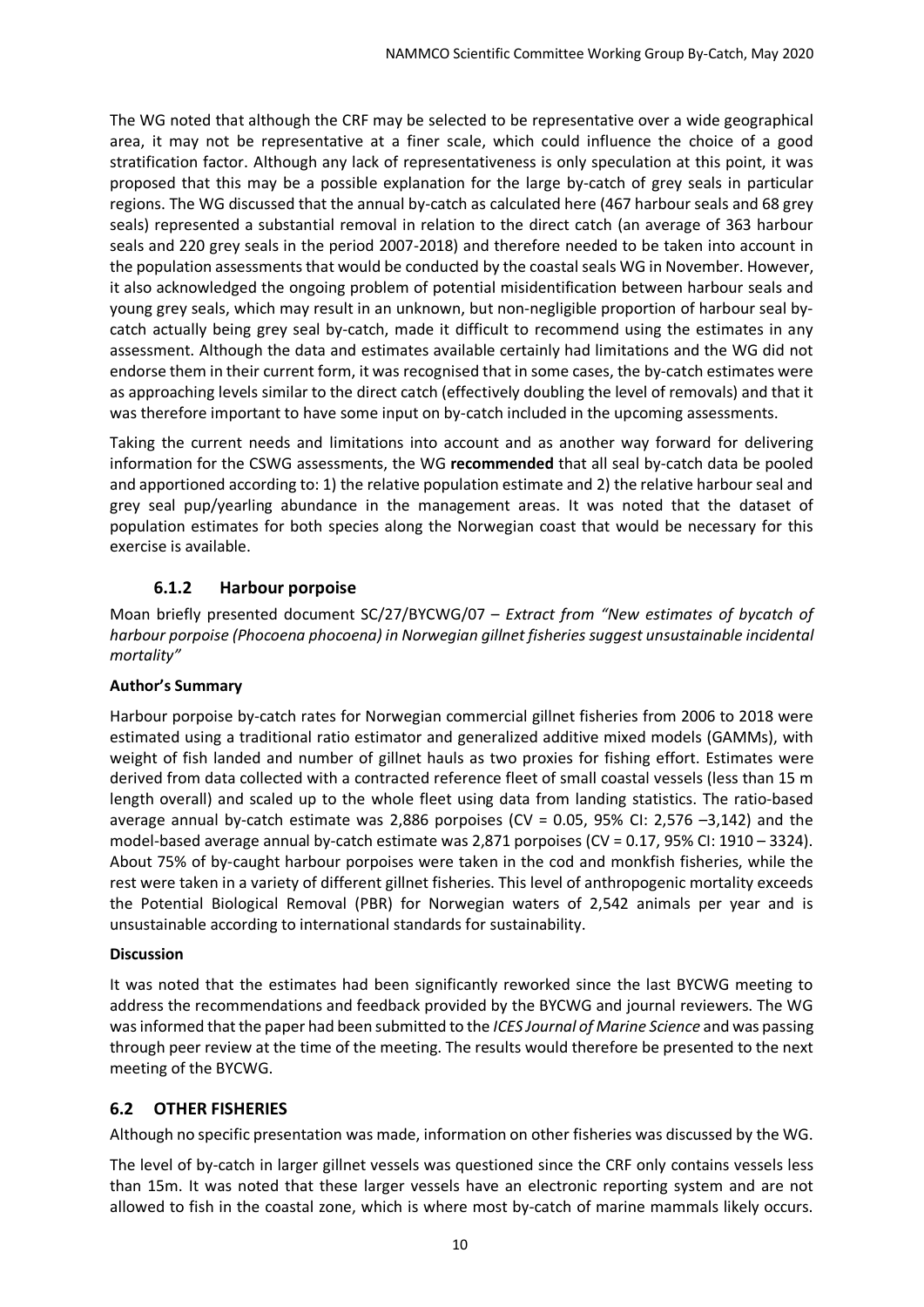Some by-catch has been anecdotally reported from larger vessels, e.g. 5 seals were taken close to Bear Island in 2005. Although good data from these vessels are not available, there is an ongoing inspection program for larger vessels and the WG was informed that the by-catch data from these offshore gillnets and other gear types will be examined once the coastal gillnet estimates are finalised.

Recreational fishers in Norway are strongly encouraged to report by-catch and the WG was informed that the Directorate of Fisheries recently launched an app "Fritidsfiskeappen", which features a dedicated and prominently placed button for recreational fishers to report marine mammal by-catch (Fiskeridirektoratet 2020). Despite this, no data on marine mammal by-catch is currently available for recreational fisheries in Norway (for which the use of a fixed maximum number of gillnets is allowed). The WG was, however, informed that work had begun at the Norwegian Institute for Marine Research (IMR) on the take of commercial fish species by the recreational fishery (Vølstad et al. 2019) and it was noted that the number of vessels involved in this fishery was likely to number in the high hundreds (although not all will be in regular use). Information on factors such as the number and length of gillnets and the number of days they are used in the recreational fishery would help with the estimation of by-catch, or at least indicate the magnitude of the interaction.

It was also noted that there had been no reports of marine mammal by-catch in Norwegian crab pots in the Barents Sea, although there had been humpback and minke whales reported entangled in the supported rope in the Russian fishery (Blanchet/PINRO pers. comm).

Although some humpback and killer whales had been caught in purse seines in recent years, these events were not usually fatal. The Sea Surveillance Unit and the Norwegian Coast Guard have collected data on such entanglements, and work is well underway in properly quantifying the number of whales so entangled and the mortality rate of those entanglements.

## <span id="page-10-0"></span>**6.3 BY-CATCH MONITORING AND MITIGATION WORKSHOP**

Bjørge presented the key conclusions and recommendations from the 2019 workshop on by-catch monitoring and mitigation, held in Ålesund in 2019 (SC/27/BYCWG/FI04).

#### **Author´s Summary**

The workshop on by-catch monitoring and mitigation was attended by international experts on marine mammal population monitoring and by-catch monitoring and mitigation, pinger manufacturers, fishers with experience from practical use of pingers, the Norwegian Fishermen's Association, the Ministry of Fisheries, and scientists from IMR.

It was agreed during the workshop that there would be an aim to estimate by-catch with a CV of less than 0.3. The current monitoring effort for harbour porpoises is sufficient to deliver this. Forseals, the current monitoring is not sufficient to generate reliable estimates. The workshop determined that to improve the reliability of by-catch estimates for seals it would be necessary to increase the number of vessels in the CRF from 30 to 60 to deliver data of sufficient quality.

Although there are no plans within IMR to increase the CRF beyond 30 vessels, an alternative approach to use remote electronic monitoring is underway. Collaboration has begun with a commercial company in the USA (Shellcatch) to develop a video system that can operate in the Norwegian conditions of high humidity and low temperatures. A prototype has been installed on one vessel in northern Norway. However, IMR has not yet granted permission for wider use due to privacy concerns related to video recording taking place during the entire voyage. Work is therefore ongoing to develop a system that can be turned on and off in association with net hauling. The system in development has two cameras – one filming nets coming onto the hauler and the other filming the deck. This allows the system to deliver information on the drop-out rate (i.e. animals falling out of the net as it is hauled), as well as improved seal species identification. The IMR is currently working on obtaining permission to expand use of this equipment. If it can be approved and shown to work, a budget will likely be available for its implementation on 30 vessels, effectively doubling the amount of data currently collected from the CRF. This monitoring effort would not replace the reference fleet, but rather would provide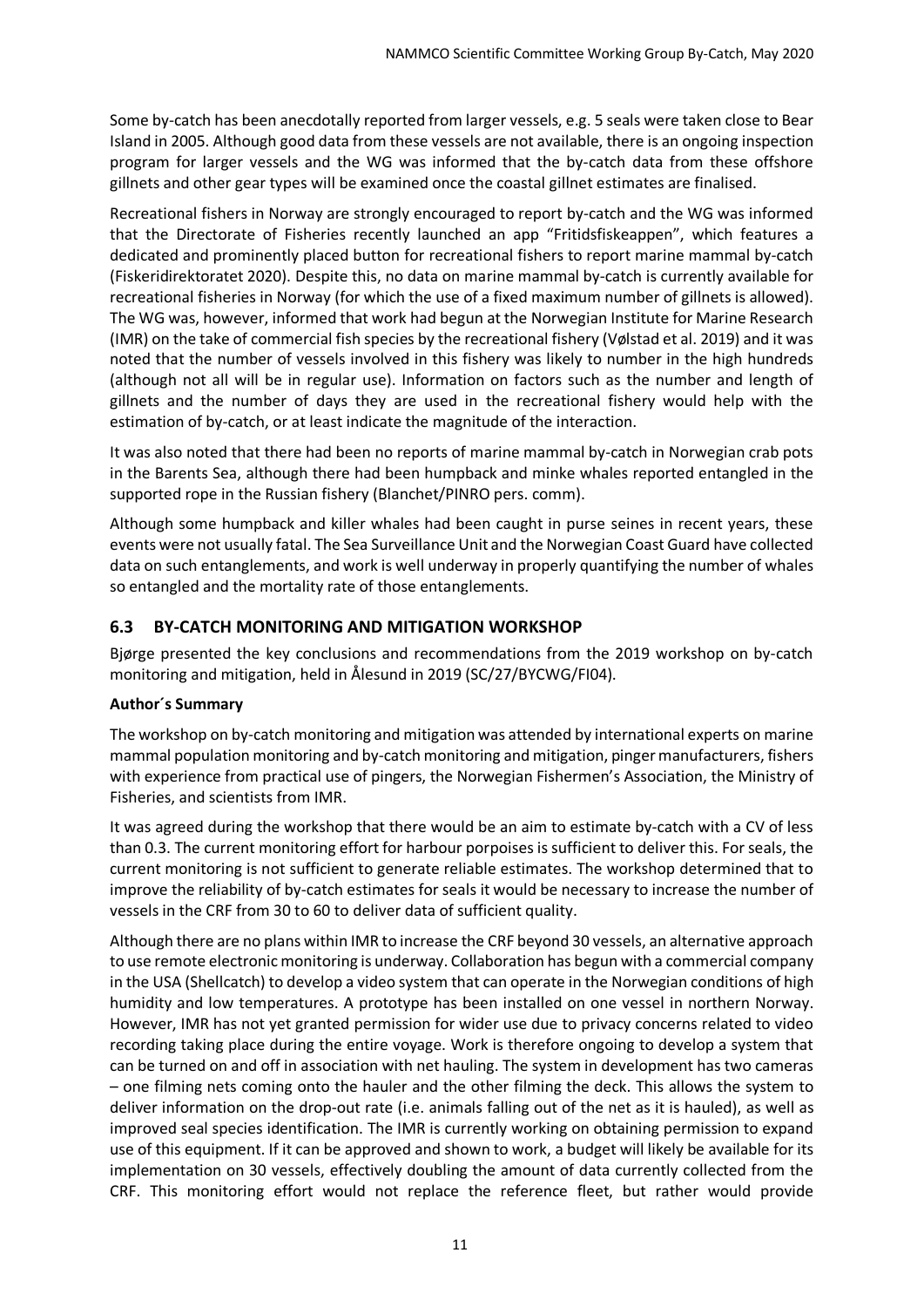information from an additional 30 vessels and therefore double the number of vessels reporting bycatch information. It is anticipated that this system will improve species identification and the reliability of reports and therefore provide a better basis for by-catch estimates. The information will, however, not be available for some years yet.

The workshop also concluded that if pingers were deployed in the Lofoten region alone during the cod spawning period, the reduction in harbour porpoise by-catch would be sufficient to bring it below PBR and into sustainable levels. The workshop therefore proposed to the Norwegian authorities that the use of pingers be made mandatory in this area. This proposal has now been sent for a public hearing.

#### **Discussion**

It was noted that although the reference fleet could be asked to take photos of all seals to help monitor misidentification rates, the IMR is reluctant to place an additional burden on the reference fleet at this point.

Although it is not yet clear whether the quality of the footage from the remote electronic monitoring system will be sufficient to determine species for young animals, the WG was informed that the image resolution is high and that it should certainly be possible to discriminate between grey and harbour seals (although young harp seals may be more challenging). The WG was also informed that artificial intelligence and machine learning systems are being used by Shellcatch to help train the system. This is a significant difference between the systems offered by Shellcatch and Anchor Lab (used in Denmark). Although the ability for fishermen to turn the cameras on and off themselves was discussed as potentially problematic, the WG was informed that efforts would be made to select fishermen with good relationships with IMR researchers and that they would be paid for their involvement in the program.

The choice of using a CV of 0.3 as a standard for reliable by-catch estimates was discussed, with the group informed that this was both the standard used in the USA and a target goal set by Norway. It was noted that the CVs for seal by-catch estimates presented in tables 1 & 2 of working document SC/27/BYCWG/06 were already below 30%, meaning that there apparently was already a high degree of precision in the estimates, although the accuracy of the estimates remains questionable. Enhancing the CRF was therefore highlighted as really being of value for improving additional aspects such as the sample design, representativeness of the fleet, species identification, drop-out rates etc.

# <span id="page-11-0"></span>7. **FAROE ISLANDS BY-CATCH UPDATES**

## <span id="page-11-1"></span>**7.1 FAROES CORRIGENDUM ON BY-CATCH**

On 8 April 2020, the Ministry of Foreign Affairs and Culture of the Faroe Islands sent NAMMCO a corrigendum on reported by-catch (SC/27/BYCWG/05), including by-catch that had previously been considered by the BYCWG and used to make recommendations. It was noted that these corrections had been implemented in the records of the Faroe Islands Fisheries Inspection on 21 November 2018. An overview of the corrections was presented by Desportes and explained by Mikkelsen.

Mikkelsen noted that the corrections were related to the implementation of the electronic logbook reporting system in 2013. During the introduction of the e-logbook system (mandatory for all vessels larger than 15 GRT), fishermen were trialling the system through entering hypothetical catches and some of these trial figures had not been removed and were then later reported as actual by-catch incidents. An additional inconsistency noted was that some of the by-catch data reported to the BYCWG (e.g. five killer whales in one trawl, by-catch of different species in purse seine) had never been reported to NAMMCO in the National Progress Reports (NPRs) from the Faroe Islands. The correction sent to NAMMCO in April 2020 therefore applied to both the data reported in the NPRs and the information previously discussed by the BYCWG.

The WG expressed concern that this correction overlapped in time with a stricter implementation of requirements under the US Marine Mammal Protection Act (MMPA). This was seen as raising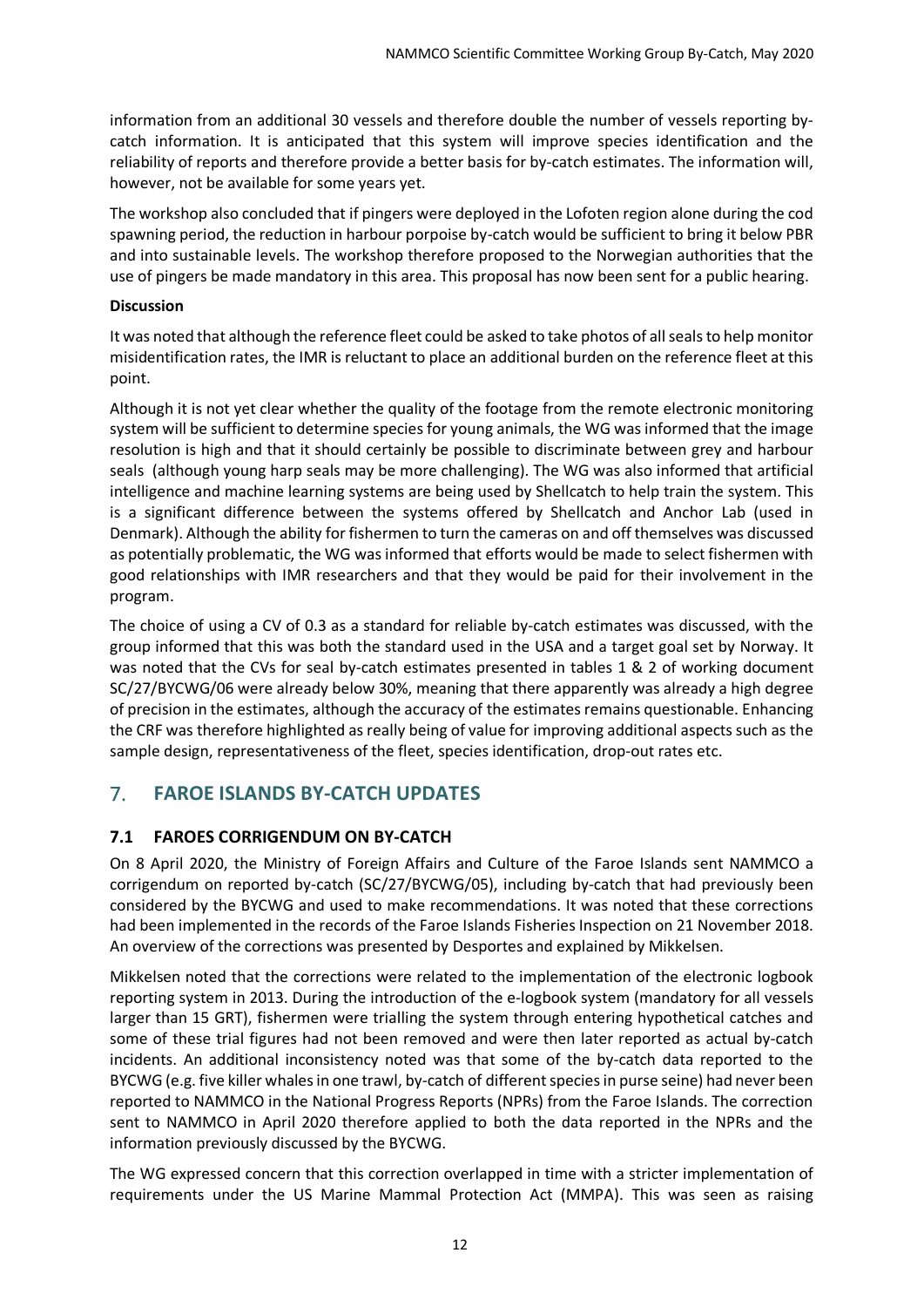questions around the reliability of the data, especially given the current MMPA incentives not to report marine mammal by-catch. The WG agreed that this again highlighted problems associated with selfreporting of by-catch.

The WG emphasised the need for all officially reported data - direct catch, by-catch or other - to be validated before being submitted to formal databases and repositories. The WG **strongly recommended** that this be done in the future to avoid the undesirable situation where the reliability of an *a posteriori* validation may be questioned. The WG also **reiterated its recommendation** that selfreporting was an insufficient basis for quantifying by-catch and that independent observation and validation were necessary additional measures.

# <span id="page-12-0"></span>**7.2 REVIEW OF OBSERVER EFFORTS**

Mikkelsen presented document SC27/BYCWG/09 - *A review of observer efforts available from Faroese fisheries for exploring marine mammal bycatches.* 

#### **Author's Summary**

A variety of independent observer data collected by inspectors and unintentionally, through scientific surveys, were reviewed. This data covered fisheries efforts by demersal and pelagic trawling as well as gillnets (Table 1).

|                |                      |                        | <b>Target</b>                         | At sea             |                | Coverage              |                 |         | Data source  |         |
|----------------|----------------------|------------------------|---------------------------------------|--------------------|----------------|-----------------------|-----------------|---------|--------------|---------|
| <b>Fishery</b> | Gear                 | <b>Type</b>            | <b>Species</b>                        | <b>Effort</b>      | Years          | <b>Effort</b>         | Landings        | Inspec. | Obs.         | Interv. |
| Pelagic        | Trawl                | Commercial             | <b>Blue whiting</b>                   | 5 trips<br>28 days | $\mathbf{1}$   | 4% trips<br>1.5% time | na              | X       |              |         |
| Pelagic        | Trawl                | Commercial             | Mackerel                              | 7 trips<br>67 days | $\mathbf{1}$   | 8% trips<br>3% time   | na              | X       |              |         |
| Pelagic        | Trawl                | Commercial<br>/Survey  | Blue whiting,<br>Herring,<br>Mackerel | 15 trawl<br>hours  | 11             | na                    | na              |         | X            |         |
| Pelagic        | Trawl                | Survey<br><b>MH</b>    | Blue whiting,<br>Herring,<br>Mackerel | 30 trawl<br>hours  | 15             | na                    | na              |         | $\mathsf{x}$ |         |
| Demersal       | Trawl                | Commercial,<br>deep    | Mix                                   | 1 trip<br>6 days   | $\mathbf{1}$   | 0.1%                  | na              | X       |              |         |
| Demersal       | Trawl                | Commercial,<br>shallow | Mix                                   | 1 trip<br>9 days   | $\mathbf{1}$   | 0.7%                  | na              | X       |              |         |
| Demersal       | Trawl                | Survey<br><b>MH</b>    | Mix, shallow<br>and deep<br>waters    | 35 days            | 38             | 0.7%                  | na              |         | X            |         |
| Demersal       | Gillnet              | Commercial             | Anglerfish                            | 14 trips           | 9              | 4.9%                  | $~^{\sim}$ 4.9% |         | X            |         |
| Demersal       | Gillnet              | Commercial             | Greenland<br>halibut                  | 4 trips            | $\overline{4}$ | 5%                    | $\sim$ 5%       |         | $\mathsf{x}$ |         |
| Demersal       | <b>VHVO</b><br>trawl | Commercial             | Greater silver<br>smelt               |                    | $>10$          | na                    | na              |         |              | X       |

Table 1. Summary of existing independent observer effort data for Faroes fisheries. MH = research vessel. Inspec. = inspection effort, Obs. = effort by scientists, Interv. = interview.

The data review did not reveal any strong sign that whales and seals are by-caught in any significant numbers by the Faroese fishing fleet. This seems to be valid especially for the demersal trawl fisheries, with no by-catch recorded, but also the gillnet fisheries. Gillnets have in some fisheries been connected with high by-catch numbers, however this is not the case in Faroese waters, most likely because the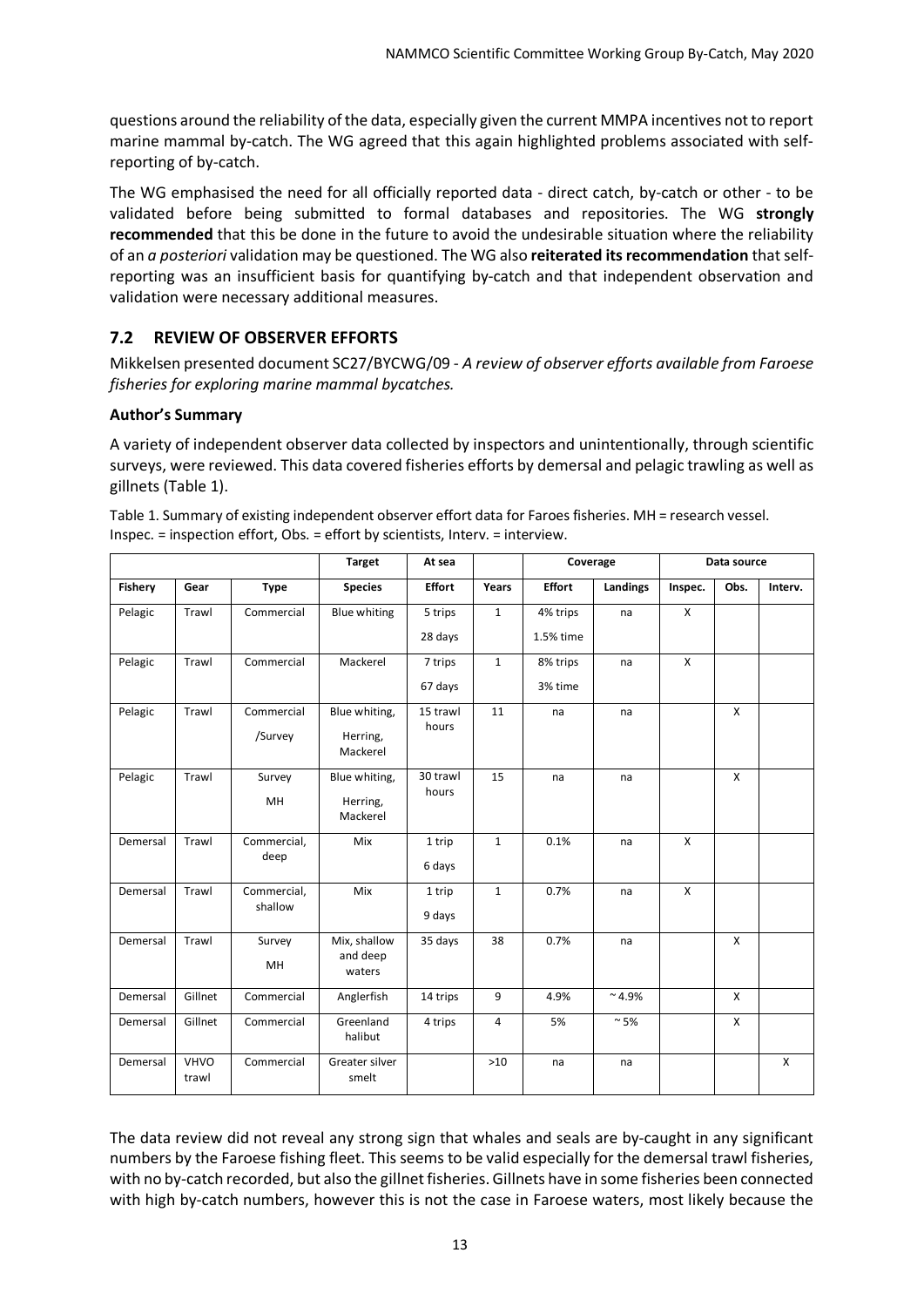mandatory fishing depths of >380m prevents any frequent overlap with marine mammals. For the pelagic and semi-pelagic fisheries for blue whiting, herring and mackerel, over the last seven years there was one by-catch incident in the reviewed data, as well as five records in the electronic logbooks. This indicates that the pelagic and semi-pelagic fishery has an elevated chance for taking cetaceans as by-catch. Pilot and minke whales were the by-caught species identified and most by-catch records were from the autumn. No data were available from the longliners, the only missing gear type in the review, but the longline fishery has generally not been associated with high marine mammal by-catch numbers.

#### **Discussion**

Mikkelsen confirmed that there is a maximum of 4 gillnetters operating in the Faroe Islands (1 vessel fishing for monkfish and 2-3 for Greenland halibut) and no gillnet fisheries conducted by foreign vessels in Faroes waters. He also re-emphasised that gillnet fishing is not permitted at depths less than 380m and clarified that although there are 23 commercial fishing vessels below 15 GMT, these are jigging and longline fisheries, not gillnets.

The WG was informed that there are currently no plans to re-introduce independent observers and that a program in 2018 in which 2 observers operated for 10 months in the pelagic fisheries was funded by the fleet itself, although the observers were employed by the Faroese Fisheries Inspection. Fisheries inspectors on board the inspection vessels have been required to record information on by-catch. However, they have typically boarded vessels at sea for very short periods of time (1-3 hours) as these inspectors primarily check compliance with regulatory requirements (e.g in terms of gear, mesh size etc). This means that very few hauls, if any, are actually observed by these inspectors and therefore data on marine mammal by-catch from these efforts is not comprehensive. It is also worth noting that sea boarding inspectors are not regarded as observers in terms of catch/by-catch in other fora.

The WG reiterated the unreliability of using self-reporting for by-catch estimation and discussed that it would be useful for an independent observer program (in which the fleet does not pay the observer directly) to be reinstituted in the pelagic fleet. However, the WG also noted that the necessity for an observation scheme could also be evaluated in light of the level of by-catch risk to the population. The WG therefore agreed that further discussion on this would be had when the WG addressed the agenda item on the risk of by-catch across fisheries in NAMMCO waters (see below).

# <span id="page-13-0"></span>8. **STEPS AND DATA NEEDED TO ASSESS RISKS IN FISHERIES WITHOUT BY-CATCH ESTIMATES**

The ICES Bycatch WG has previously developed an approach to assess by-catch risk in different fisheries and it was proposed that NAMMCO discuss the potential benefits of adopting a similar scheme. The general approach proposed by ICES was to look at fishing effort and investigate where this effort overlapped with the presence/absence of cetacean and pinniped species. Then where there was significant overlap, to investigate the susceptibility of the species to by-catch (including elements such as animal behaviour, fishing method, etc). The proposal was that this matrix of information could then be used to help target recommendations regarding future efforts towards monitoring and mitigation.

Not all members of the WG were convinced of the necessity or value of this approach. Rather than making an extensive and formal risk analysis, a simpler alternative proposed was to use the information already available and known about the fisheries in the NAMMCO countries, including the current identification of gaps in available information that would have a significant impact on by-catch estimates, and to invest data collection and monitoring efforts on this basis. The question was whether this alternative approach was systematic enough to be scientifically and politically robust.

The WG concluded that this topic required more attention than the time available allowed and therefore agreed to return to this discussion at a future meeting.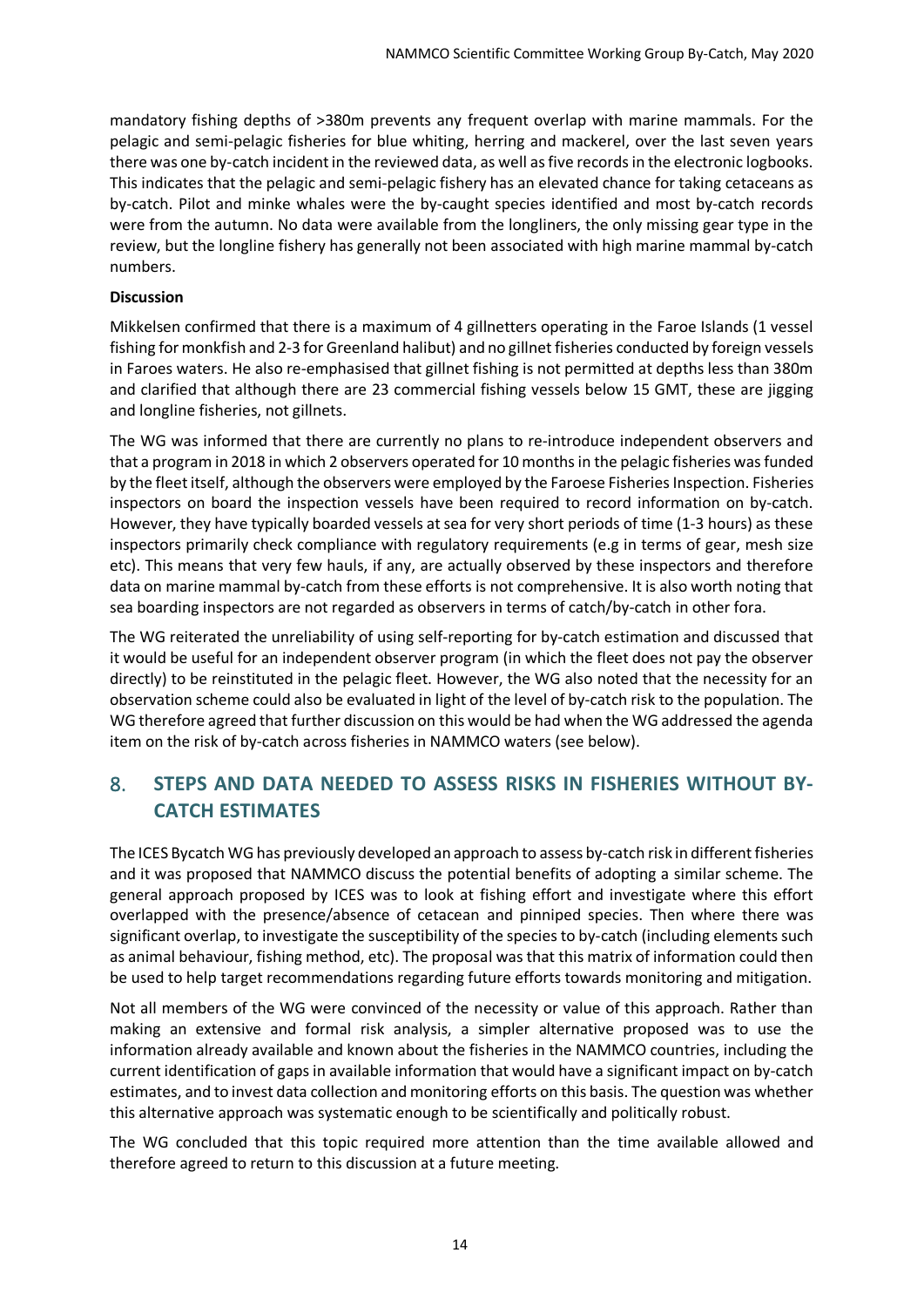# <span id="page-14-0"></span>9. **RECOMMENDATIONS**

#### <span id="page-14-1"></span>**9.1 RECOMMENDATIONS FOR RESEARCH**

#### **Iceland**

- *Investigate ways to interpolate the missing depth data in the lumpsucker gillnet analysis.*
- *Further investigate the possible clumped by-catches of seals and the extent to which these are linked to a particular time period/area/net.*
- *Explore a combination stratification scheme (e.g. by grouped management areas and season combined).*

#### **Norway**

- *Before the meeting of the CSWG in November 2020, pool all seal by-catch data and apportion according to 1) the relative population estimate and 2) the relative harbour seal and grey seal pup/yearling abundance in the management areas.*

#### **All**

- *All papers presented to the BYCWG explain the method for calculating CV.*

#### <span id="page-14-2"></span>**9.2 RECOMMENDATIONS FOR CONSERVATION & MANAGEMENT**

#### **Iceland**

- *DNA collection of by-caught seals be continued and analysis conducted to assess the level of species misidentification.*
- *Population assessments use the estimates from the stratification by management area.*

#### **Faroe Islands**

- *All data - direct catch, by-catch or other - be validated before being submitted to formal databases and repositories.* 

#### **All**

- *Since self-reporting is an insufficient basis for quantifying by-catch, additional sources of information (e.g. independent observation) always be sought*

# <span id="page-14-3"></span>10. **OTHER BUSINESS**

Greenland drew attention to the fact that it has data available on by-catch (a combination of logbooks, observer reports, and fishing effort data) but that there is currently no available scientist within its research institutes who can carry out an analysis. It asked BYCWG for a recommendation on how to proceed. The WG agreed that Greenland should circulate a summary of its available data and that the WG participants would provide feedback on this question following a review of that information. It was proposed that it may be possible for the WG to dedicate time during a future meeting to assist Greenland with an analysis of its available data.

Dates for the next BYCWG meeting were not set and were seen to depend on the availability of new information. However, the WG agreed on the possibility of holding a short meeting after the summer to revisit the risk assessment issue and consider the request from Greenland.

# <span id="page-14-4"></span>11. **MEETING CLOSE AND ADOPTION OF REPORT**

Murray thanked all the participants for their active participation in the online meeting and Desportes expressed her hope that the group may have the opportunity to meet in person in the future.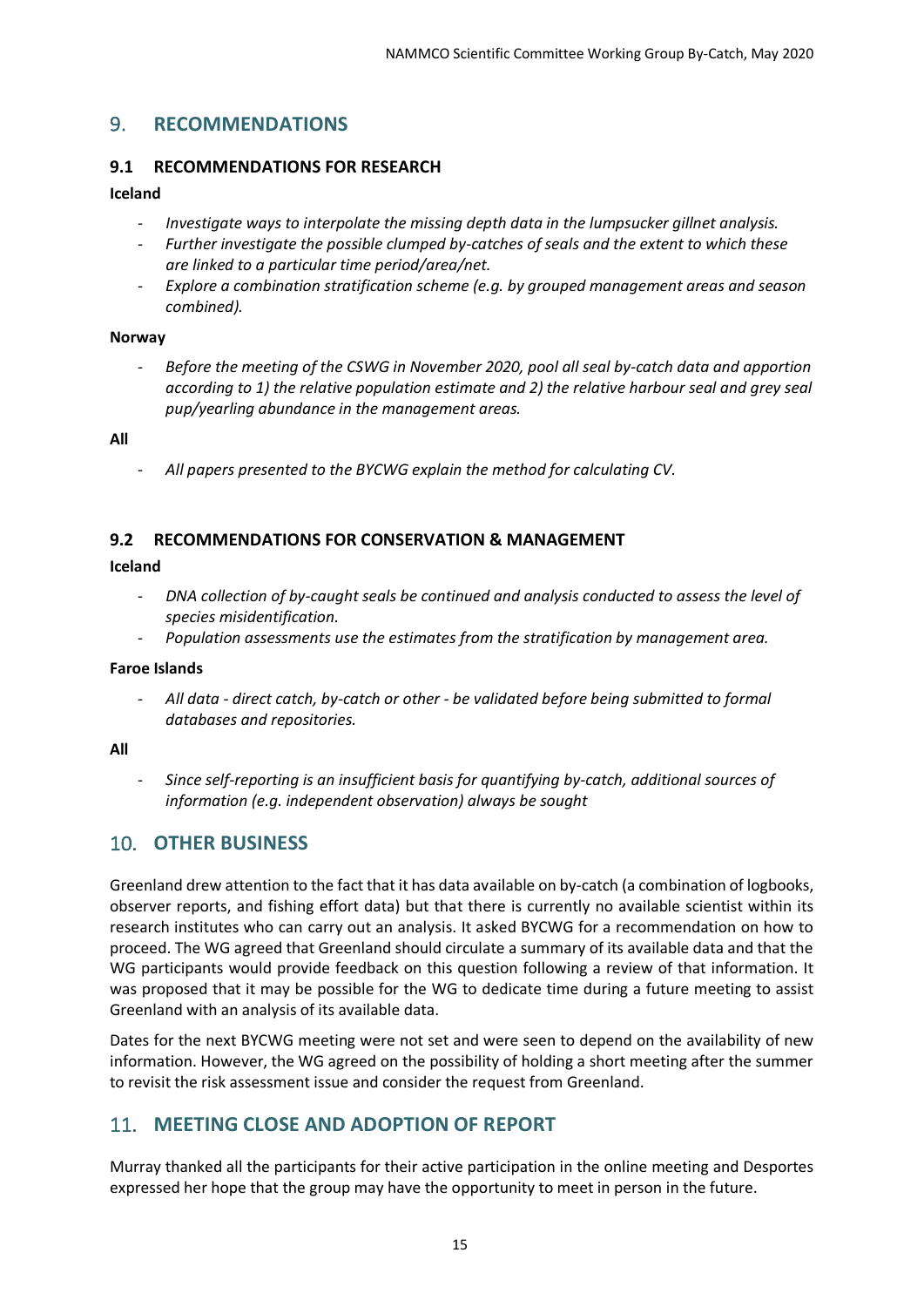A draft meeting report was circulated 4 June 2020 and following the integration of amendments was finalised on 12 June 2020.

### <span id="page-15-0"></span>**REFERENCES**

- Fiskeridirektoratet (2020). Ny app for fritidsfiske. Retrieved from <https://www.fiskeridir.no/Fritidsfiske/Nyheter/2020/Ny-app-for-fritidsfiske>
- Volstad, J. H., Christman, M., Ferter, K., Klieven, A. R., Ottera, H., Aas, O., ... & Haugen, T. O. (2019). Field surveying of marine recreational fisheries in Norway using a novel spatial sampling frame reveals striking under-coverage of alternative sampling frames. *ICES Journal of Marine Science*, 1-15. <https://doi.org/10.1093/icesjms/fsz108>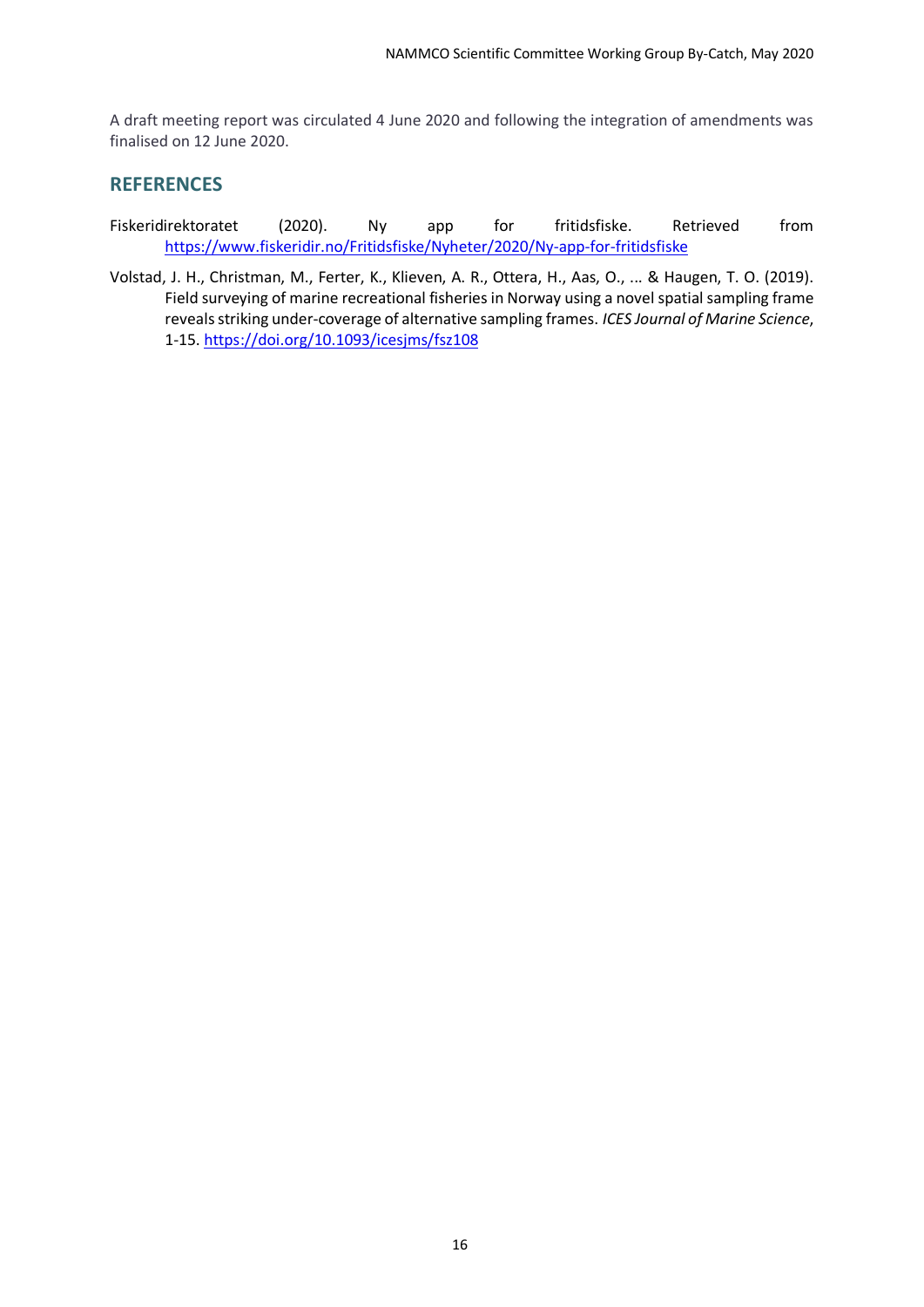# **NAMMCO SCIENTIFIC COMMITTEE 27**

# **BY-CATCH WORKING GROUP**

*28 May 2020, Video Conference*

# **AGENDA**

- <span id="page-16-0"></span>**1. Chair welcome**
- **2. Adoption of agenda**
- **3. Appointment of rapporteurs**
- **4. Review of available documents**
- **5. Icelandic by-catch updates**
	- 5.1. Lumpsucker gillnet fishery
		- 5.1.1. Harbour porpoise
		- 5.1.2. Seals
	- 5.2. Cod gillnet and other fisheries
- **6. Norwegian by-catch updates**
	- 6.1 Cod and monkfish gillnet fisheries
		- 6.1.1 Seals
		- 6.1.2 Harbour porpoise
	- 6.2 Other fisheries
	- 6.3 By-catch monitoring and mitigation workshop
- **7. Faroe Islands by-catch updates**
	- 7.1. **Faroese corrigendum on by-catch**
	- 7.2. **Review of observer effort**
- **8. Steps and data needed to assess risk in fisheries without by-catch estimates**

## **9. Recommendations**

- 9.1. Recommendations for research from this WG
- 9.2. Other recommendations from this WG
- **10. Other business**
- **11. Adoption of report**
- **12. Next meeting**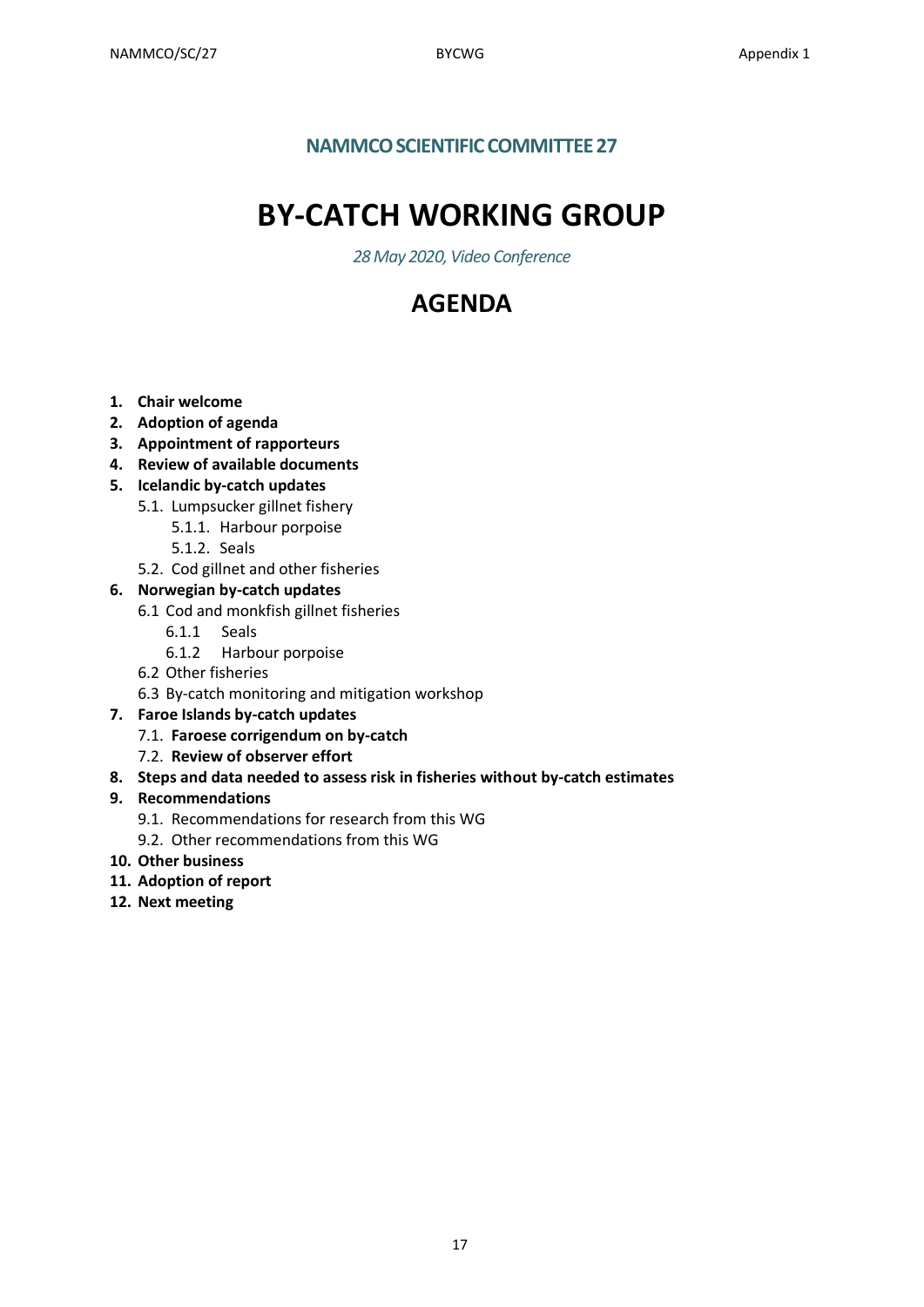# **NAMMCO SCIENTIFIC COMMITTEE 27**

# **BY-CATCH WORKING GROUP**

*28 May 2020, Video Conference*

# **PARTICIPANT LIST**

#### <span id="page-17-0"></span>**Arne Bjørge (Norway)**

Norwegian Institute for Marine Research Blindernveien 31 Oslo Norway [arne.bjoerge@hi.no](mailto:arne.bjoerge@hi.no)

# **Geneviève Desportes (NAMMCO**

**Secretariat, Convenor)** General Secretary PO Box 6453 N-9294 Tromsø Norway [genevieve@nammco.org](mailto:genevieve@nammco.org)

## **Sandra M. Granquist (Iceland)**

The Icelandic Seal Center Höfðabraut 6 530 Hvammstangi Iceland [sandra.magdalena.granquist@hafogvatn.is](mailto:sandra.magdalena.granquist@hafogvatn.is)

#### **Nette Levermann (Greenland)**

Ministry of Fisheries, Hunting and Agriculture Government of Greenland POB 269 DK-3900 Nuuk Greenland [NELE@nanoq.gl](mailto:NELE@nanoq.gl)

#### **Marjorie Lyssikatos (Invited Expert)**

NOAA/Northeast Fisheries Science Centre 166 Water Street Woods Hole, MA, 02543-1026 USA [marjorie.lyssikatos@noaa.gov](mailto:marjorie.lyssikatos@noaa.gov)

# **Bjarni Mikkelsen (NAMMCO SC Chair, Faroe Islands)** Faroe Marine Research Institute Nóatún 1 FO-110 Tórshavn Faroe Islands [bjarnim@hav.fo](mailto:bjarnim@hav.fo)

#### **André Moan (Norway)**

Norwegian Institute for Marine Research Blindernveien 31 Oslo Norway [andre.moan@hi.no](mailto:andre.moan@hi.no)

#### **Simon Northridge (Invited Expert)**

Scottish Oceans Institute University of St Andrews Institiud Chuantan na h-Alba Gatty Marine Laboratory East Sands St Andrews KY16 8LB **Scotland** United Kingdom [spn1@st-andrews.ac.uk](mailto:spn1@st-andrews.ac.uk)

#### **Kimberly Murray (Chair, Invited Expert)**

NOAA/Northeast Fisheries Science Centre 166 Water Street Woods Hole, MA, 02543-1026 USA [kimberly.murray@noaa.gov](mailto:kimberly.murray@noaa.gov)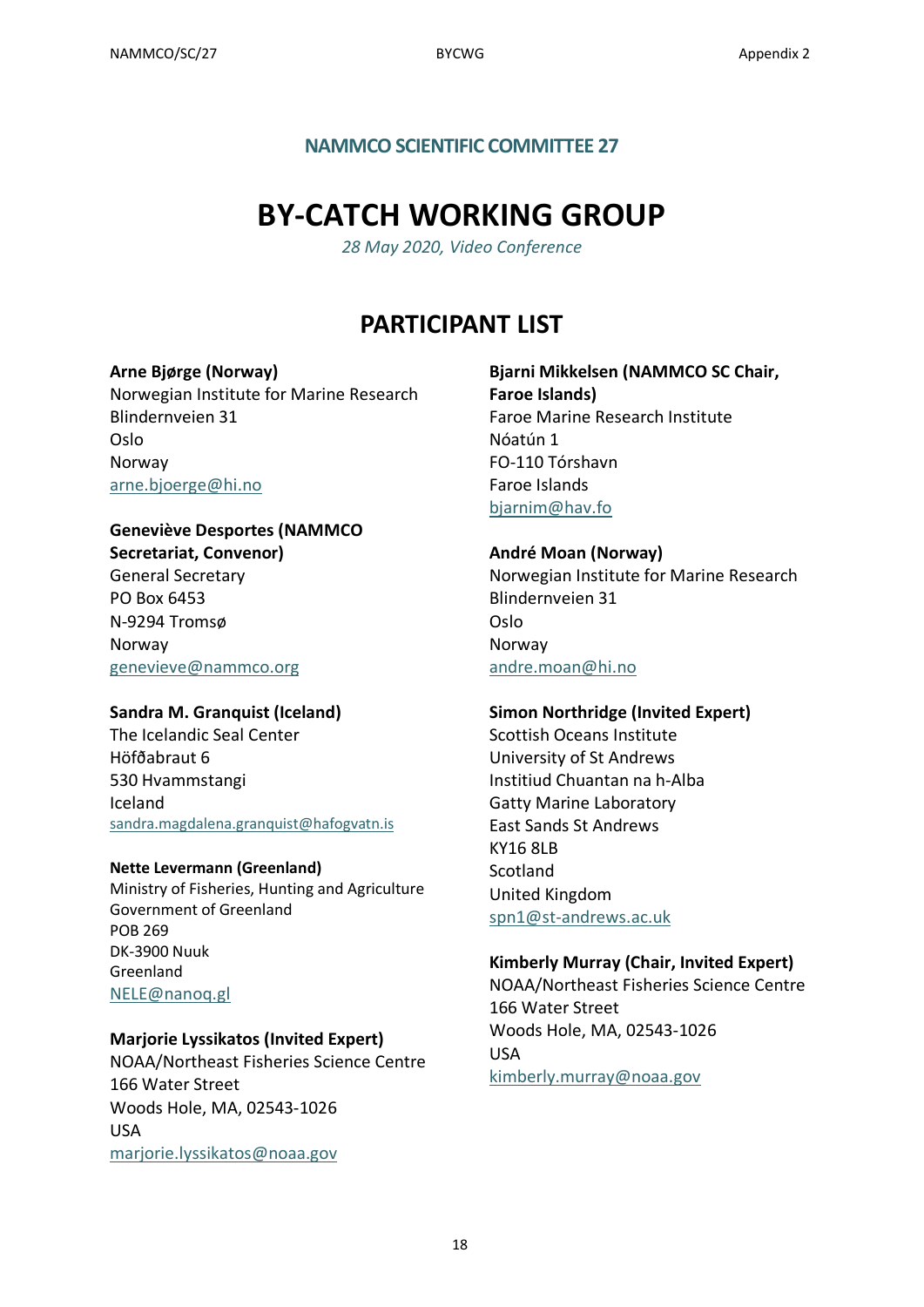#### **Guðjón Sigurdsson (Iceland)**

Marine and Freshwater Research Institute PO Box 1390 IS-121 Reykjavik Iceland [gudjon.mar.sigurdsson@hafogvatn.is](mailto:gudjon.mar.sigurdsson@hafogvatn.is)

## **Mana Tugend (NAMMCO Secretariat)**

Intern PO Box 6453 N-9294 Tromsø Norway [intern@nammco.org](mailto:intern@nammco.org)

#### **Fern Wickson (NAMMCO Secretariat)**

Scientific Secretary PO Box 6453 N-9294 Tromsø Norway [fern@nammco.org](mailto:fern@nammco.org)